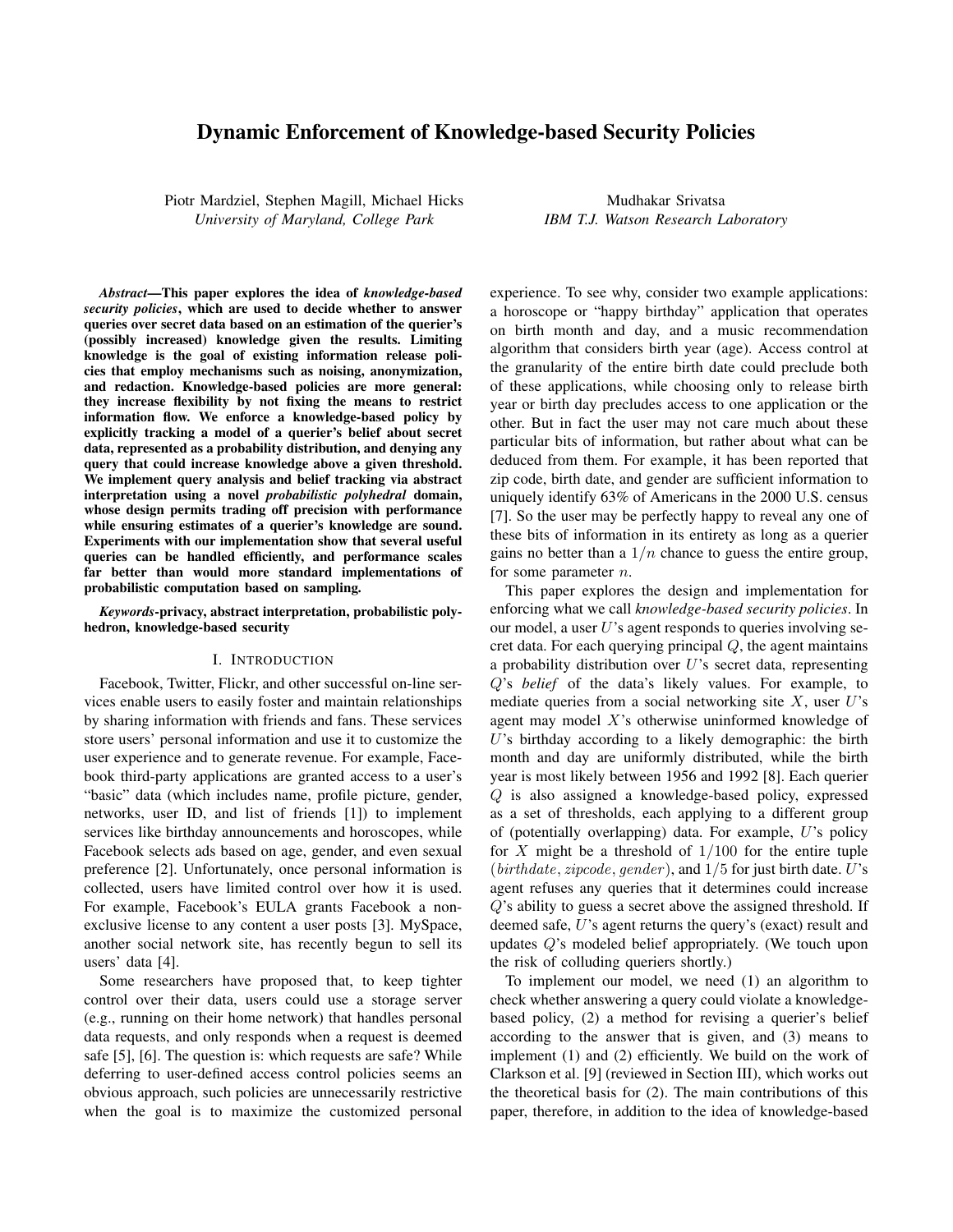policies, are our solutions to problems (1) and (3).

Given a means to revise querier beliefs based on prior answers, it seems obvious how to check that a query does not reveal too much:  $U$  runs the query, tentatively revises Q's belief based on the result, and then responds with the answer only if Q's revised belief about the secrets does not exceed the prescribed thresholds. Unfortunately, with this approach the decision to deny depends on the actual secret, so a rejection could leak information. We give an example in the next section that shows how the entire secret could be revealed. Therefore, we propose that a query should be rejected if there exists *any* possible secret value that could induce an output whereby the revised belief would exceed the threshold. This idea is described in detail in Section IV.

To implement belief tracking and revision, our first thought was to use languages for probabilistic computation and conditioning, which provide the foundational elements of the approach. Languages we know of—IBAL [10], Probabilistic Scheme [11], and several other systems [12], [13], [14]—are implemented using sampling. Unfortunately, we found these implementations to be inadequate because they either underestimate the querier's knowledge when sampling too little, or run too slowly when the state space is large.

Instead of using sampling, we have developed an implementation based on abstract interpretation. In Section V we develop a novel abstract domain of *probabilistic polyhedra*, which extends the standard convex polyhedron abstract domain [15] with measures of probability. We represent beliefs as a set of probabilistic polyhedra (as developed in Section VI). While some prior work has explored probabilistic abstract interpretation [16], this work does not support belief revision, which is required to track how observation of outputs affects a querier's belief. Support for revision requires that we maintain both under- and over-approximations of the querier's belief, whereas [16] deals only with overapproximation. We have developed an implementation of our approach based on Parma [17] and LattE [18], which we present in Section VII along with some experimental measurements of its performance. We find that while the performance of Probabilistic Scheme degrades significantly as the input space grows, our implementation scales much better, and can be orders of magnitude faster.

Knowledge-based policies aim to ensure that an attacker's knowledge of a secret does not increase much when learning the result of a query. Much prior work aims to enforce similar properties by tracking information leakage quantitatively [19], [20], [21], [22], [23]. Our approach is more precise (but also more resource-intensive) because it maintains an on-line model of adversary knowledge. An alternative to knowledge-based privacy is *differential privacy* [24] (DP), which requires that a query over a database of individuals' records produces roughly the same answer whether a particular individual's data is in the database or not—the possible knowledge of the querier, and the impact of the query's result on it, need not be directly considered. As such, DP avoids the danger of mismodeling a querier's knowledge and as a result inappropriately releasing information. DP also ensures a high degree of compositionality, which provides some assurance against collusion. However, DP applies once an individual has released his personal data to a trusted third party's database, a release we are motivated to avoid. Moreover, applying DP to queries over an individual's data, rather than a population, introduces so much noise that the results are often useless. We discuss these issues along with other related work in Section VIII.

The next section presents a technical overview of the rest of the paper, whose main results are contained in Sections III–VII, with further discussion and ideas for future work in Sections VIII and IX.

## II. OVERVIEW

Knowledge-based policies and beliefs. User Bob would like to enforce a knowledge-based policy on his data so that advertisers do not learn too much about him. Suppose Bob considers his birthday of September 27, 1980 to be relatively private; variable bday stores the calendar day (a number between 0 and 364, which for Bob would be 270) and byear stores the birth year (which would be 1980). To *bday* he assigns a *knowledge threshold*  $t_d = 0.2$  stating that he does not want an advertiser to have better than a 20% likelihood of guessing his birth day. To the pair  $(bday, byear)$  he assigns a threshold  $t_{dy} = 0.05$ , meaning he does not want an advertiser to be able to guess the combination of birth day *and* year together with better than a 5% likelihood.

Bob runs an agent program to answer queries about his data on his behalf. This agent models an estimated *belief* of queriers as a probability distribution  $\delta$ , which is conceptually a map from secret states to positive real numbers representing probabilities (in range  $[0, 1]$ ). Bob's secret state is the pair ( $bday = 270$ ,  $byear = 1980$ ). The agent represents a distribution as a set of probabilistic polyhedra. For now, we can think of a probabilistic polyhedron as a standard convex polyhedron  $C$  with a probability mass  $m$ , where the probability of each integer point contained in C is  $m/\#(C)$ , where  $\#(C)$  is the number of integer points contained in the polyhedron C. Shortly we present a more involved representation.

Initially, the agent might model an advertiser  $X$ 's belief using the following rectangular polyhedron  $C$ , where each point contained in it is considered equally likely  $(m = 1)$ :

$$
C = 0 \leq bday < 365, \ 1956 \leq byear < 1993
$$

Enforcing knowledge-based policies safely. Suppose X wants to identify users whose birthday falls within the next week, to promote a special offer. X sends Bob's agent the following program.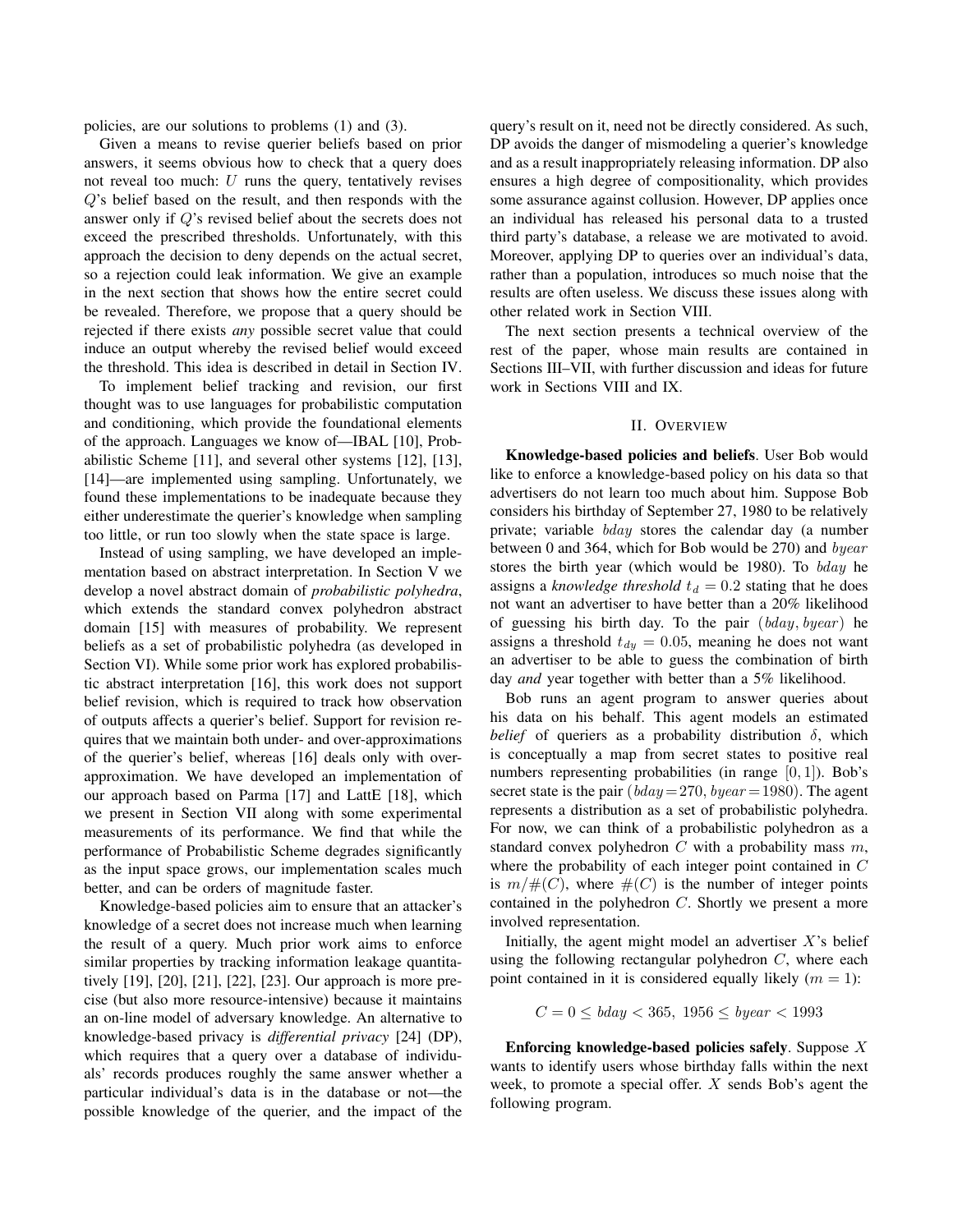*Example* 1*.*

$$
today := 260;
$$
  
if  $bday \ge today \land bday < (today + 7)$  then  
output := True;

This program refers to Bob's secret variable *bday*, and also uses non-secret variables today, which represents the current day and is here set to be 260, and *output*, which is set to True if the user's birthday is within the next seven days (we assume *output* is initially False).

The agent must decide whether returning the result of running this program will potentially increase  $X$ 's knowledge about Bob's data above the prescribed threshold. We explain how it makes this determination shortly, but for the present we can see that answering the query is safe: the returned output variable will be False which essentially teaches the querier that Bob's birthday is not within the next week, which still leaves many possibilities. As such, the agent *revises* his model of the querier's belief to be the following *pair* of rectangular polyhedra  $C_1$ ,  $C_2$ , where again all points in each are equally likely  $(m_1 \approx 0.726, m_2 \approx 0.274)$ :

 $C_1 = 0 \leq bday < 260, 1956 \leq byear < 1993$  $C_2 = 267 \leq bday \leq 365, 1956 \leq byear \leq 1993$ 

Ignoring byear, there are 358 possible values for bday and each is equally likely. Thus the probability of any one is  $1/358 \approx 0.0028 \le t_d = 0.2$ .

Suppose the next day the same advertiser sends the same program to Bob's user agent, but with today set to 261. Should the agent run the program? At first glance, doing so seems OK. The program will return False, and the revised belief will be the same as above but with constraint  $bday \geq$ 267 changed to  $bday \ge 268$ , meaning there is still only a  $1/357 = 0.0028$  chance to guess *bday*.

But suppose Bob's birth day was actually 267, rather than 270. The first query would have produced the same revised belief as before, but since the second query would return True (since  $bday = 267 < (261+7)$ ), the querier can deduce Bob's birth day exactly:  $bday \geq 267$  (from the first query) and  $bday < 268$  (from the second query) together imply that  $bday = 267!$  But the user agent is now stuck: it cannot simply refuse to answer the query, because the querier knows that with  $t_d = 0.2$  (or indeed, any reasonable threshold) the only good reason to refuse is when  $bday = 267$ . As such, refusal essentially tells the querier the answer.

The lesson is that the decision to refuse a query must not be based on the effect of running the query on the actual secret, because then a refusal could leak information. In Section IV we propose that an agent should reject a program if there exists *any* possible secret that could cause a program answer to increase querier knowledge above the threshold. As such we would reject the second query regardless of whether  $bday = 270$  or  $bday = 267$ .



Figure 1. Example 2: most precise revised beliefs

Full probabilistic polyhedra. Now suppose, having run the first query and rejected the second, the user agent receives the following program from X.

*Example* 2*.*

$$
age := 2011 - byear;
$$
  
if  $age = 20 \vee ... \vee age = 60$  then  
*output* := True;  
pf 0.1 then *output* := True;

This program attempts to discover whether this year is a "special" year for the given user, who thus deserves a special offer. The program returns True if either the user's age is (or will be) an exact decade, or if the user wins the luck of the draw (one chance in ten), as implemented by the probabilistic if statement.

Running this program reveals nothing about bday, but does reveal something about *byear*. In particular, if output = False then the querier knows that byear  $\notin$ {1991, 1981, 1971, 1961}, but all other years are equally likely. We could represent this new knowledge, combined with the knowledge gained from the first query, as shown in Figure 1(a), where each shaded box is a polyhedron containing equally likely points. On the other hand, if  $output =$ True then either *byear* ∈ {1991, 1981, 1971, 1961} or the user got lucky. We represent the querier's knowledge in this case as in Figure 1(b). Darker shading indicates higher probability; thus, all years are still possible, though some are much more likely than others. With the given threshold of  $t_{dy} = 0.05$ , the agent will permit the query; when  $output =$  False, the likelihood of any point in the shaded region is  $1/11814$ ; when *output* = True, the points in the dark bands are the most likely, with probability 5/13067. Since both outcomes are possible with Bob's  $byear = 1980$ , the revised belief will depend on the result of the probabilistic if statement.

This example illustrates a potential problem with the simple representation of probabilistic polyhedra mentioned earlier: when  $output =$  False we will jump from using two probabilistic polyhedra to ten, and when  $output = True$  we jump to using eighteen. Allowing the number of polyhedra to grow without bound will result in performance problems.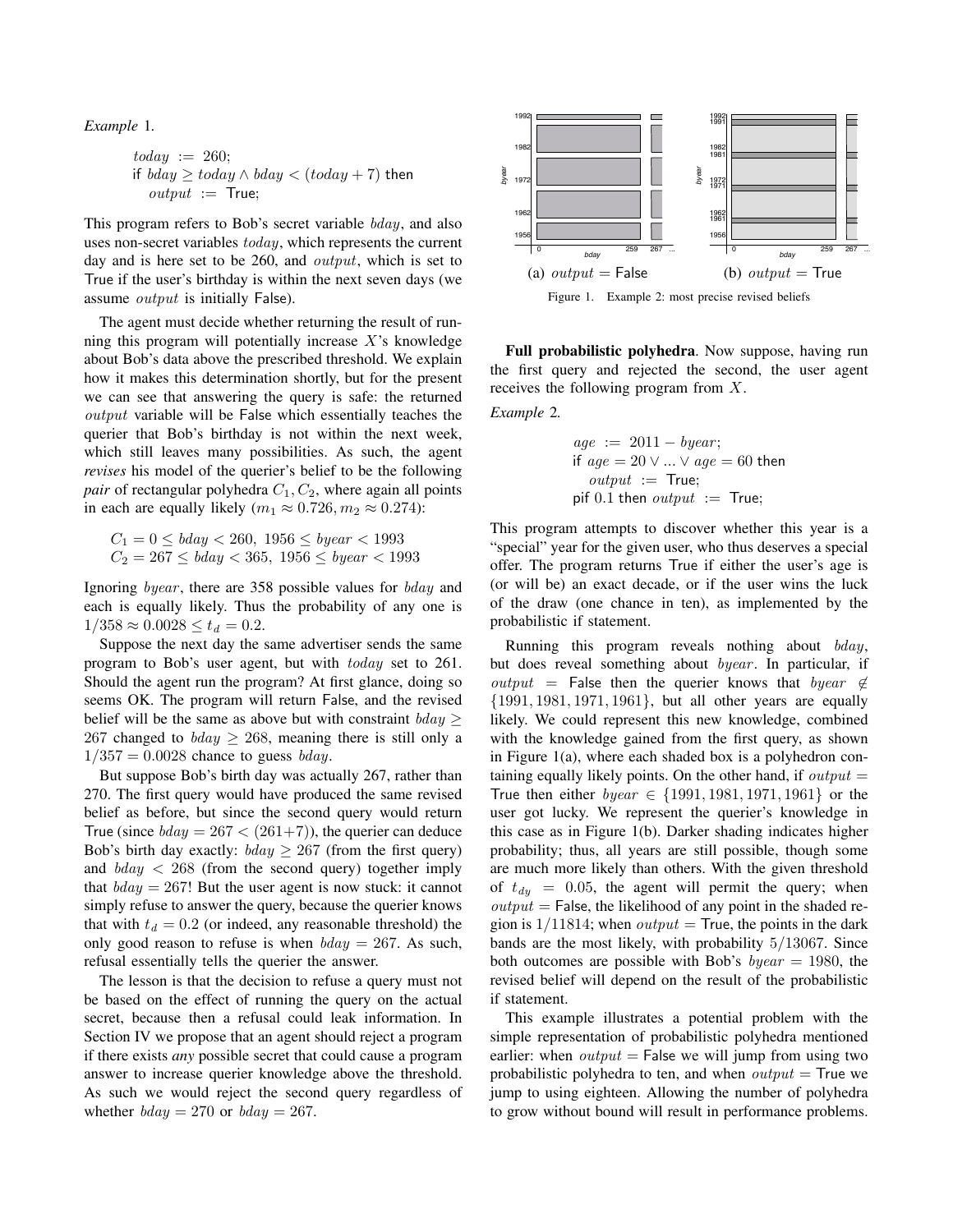To address this concern, we need a way to abstract our belief representation to be more concise. Section V shows how to represent a probabilistic polyhedron  $P$  as a seventuple,  $(C, \mathbf{s}^{\min}, \mathbf{s}^{\max}, \mathbf{p}^{\min}, \mathbf{p}^{\max}, \mathbf{m}^{\min}, \mathbf{m}^{\max})$  where  $\mathbf{s}^{\min}$ and s<sup>max</sup> are lower and upper bounds on the number of points with non-zero probability in the polyhedron  $C$  (called the *support points* of C); the quantities  $p^{min}$  and  $p^{max}$ are lower and upper bounds on the probability mass per support point; and  $m<sup>min</sup>$  and  $m<sup>max</sup>$  give bounds on the total probability mass. Thus, polyhedra modeled using the simpler representation  $(C, m)$  given earlier are equivalent to ones in the more involved representation with  $m^{max} = m^{min} = m$ ,  $p^{\max} = p^{\min} = m/\#(C)$ , and  $s^{\max} = s^{\min} = \#(C)$ .

With this representation, we could choose to collapse the sets of polyhedron given in Figure 1. For example, we could represent Figure 1(a) with two probabilistic polyhedra  $P_1$  and  $P_2$  containing polyhedra  $C_1$  and  $C_2$  defined above, respectively, essentially drawing a box around the two groupings of smaller boxes in the figure. The other parameters for  $P_1$  would be as follows:

$$
p_1^{\min} = p_1^{\max} = 9/135050
$$
  
\n
$$
s_1^{\min} = s_1^{\max} = 8580
$$
  
\n
$$
m_1^{\min} = m_1^{\max} = 7722/13505
$$

Notice that  $s_1^{\min} = s_2^{\max} = 8580 < \#(C_1) = 9620$ , illustrating that the "bounding box" of the polyhedron covers more area than is strictly necessary. In this representation the probabilities may not be normalized, which improves both performance and precision. For this example,  $P_2$  happens to have  $m_2^{min} = m_2^{max} = 14553/67525$  so we can see  $m_1^{\text{max}} + m_2^{\text{max}} = (53163/67525) \neq 1.$ 

If we consider the representation of Figure 1(b) in a similar manner, using the same two polyhedra  $C_1$  and  $C_2$ , the other parameters for  $C_1$  are as follows:

$$
\begin{array}{ll} p_1^{\rm min}=1/135050 & p_1^{\rm max}=10/135050 \\ s_1^{\rm min}=9620 & s_1^{\rm max}=9620 \\ m_1^{\rm min}=26/185 & m_1^{\rm max}=26/185 \end{array}
$$

In this case  $s_1^{\min} = s_1^{\max} = \#(C_1)$ , meaning that all covered points are possible, but  $p_1^{min} \neq p_1^{max}$  as some points are more probable than others (i.e., those in the darker band).

The key property of probabilistic polyhedra, and a main technical contribution of this paper, is that this abstraction can be used to make sound security policy decisions. To accept a query, we must check that, for all possible outputs, the querier's revised, normalized belief of any of the possible secrets is below the threshold  $t$ . In checking whether the revised beliefs in our example are acceptable, the agent will try to find the maximum probability the querier could ascribe to a state, for each possible output. In the case  $output =$ True, the most probable points are those in the dark bands, which each have probability mass  $10/135050 = p_1^{\text{max}}$  (the dark bands in  $P_2$  have the same probability). To find the maximum normalized probability of these points, we divide

| Variables                | $\boldsymbol{x}$ | $\subset$             | Var                                                |
|--------------------------|------------------|-----------------------|----------------------------------------------------|
| Integers                 | $n_{\rm c}$      | $\in$                 | 7,                                                 |
| Rationals                | $\boldsymbol{q}$ | $\in$                 | ധ                                                  |
| Arith.ops                | aop              |                       | $\equiv +  \times  $                               |
| Rel.ops                  |                  |                       | $relop$ ::= $\leq$   $\lt$   =   $\neq$   $\cdots$ |
| Arith.exps               | E                |                       | $\therefore$ $x   n   E_1$ aop $E_2$               |
| <i>Bool.exps</i>         | B                | $\mathrel{\mathop:}=$ | $E_1$ relop $E_2$                                  |
|                          |                  |                       | $B_1 \wedge B_2 \mid B_1 \vee B_2 \mid \neg B$     |
| <i><u>Statements</u></i> | S                | $\mathrel{\mathop:}=$ | skip $x := E$                                      |
|                          |                  |                       | if B then $S_1$ else $S_2$                         |
|                          |                  |                       | pif q then $S_1$ else $S_2$                        |
|                          |                  |                       | $S_1$ ; $S_2$   while B do S                       |

Figure 2. Core language syntax

by the minimum possible total mass, as given by the lower bounds in our abstraction. In our example, this results in  $p_1^{\text{max}}/(m_1^{\text{min}}+m_2^{\text{min}}) = (10/135050)/(26/185+49/925) \approx$  $0.0004 \le t_d = 0.05.$ 

As just shown, the bound on minimum total mass is needed in order to soundly normalize distributions in our abstraction. The maintenance of such lower bounds on probability mass is a key component of our abstraction that is missing from prior work. Each of the components of a probabilistic polyhedron play a role in producing the lower bound on total mass. While  $s_1^{\min}, s_1^{\max}, p_1^{\min},$  and  $m_1^{\max}$  do not play a role in making the final policy decision, their existence allows us to more accurately update belief during the query evaluation that precedes the final policy check. The choice of the number of probabilistic polyhedra to use impacts both precision and performance, so choosing the right number is a challenge. For the examples given in this section, our implementation can often answer queries in a few seconds; details are in Sections V–VII.

## III. TRACKING BELIEFS

This section reviews Clarkson et al.'s method of revising a querier's belief of the possible valuations of secret variables based on the result of a query involving those variables [9].

# *A. Core language*

The programming language we use for queries is given in Figure 2. A computation is defined by a statement  $S$  whose standard semantics can be viewed as a relation between states: given an input state  $\sigma$ , running the program will produce an output state  $\sigma'$ . States are maps from variables to integers:

$$
\sigma,\tau\in\mathbf{State}\stackrel{\text{\tiny def}}{=}\mathbf{Var}\to\mathbb{Z}
$$

Sometimes we consider states with domains restricted to a subset of variables V, in which case we write  $\sigma_V \in$ **State**<sub>V</sub>  $\stackrel{\text{def}}{=} V \rightarrow \mathbb{Z}$ . We may also *project* states to a set of variables  $V$ :

$$
\sigma \restriction V \stackrel{\scriptscriptstyle\rm def}{=} \lambda x \in \mathbf{Var}_V. \; \sigma(x)
$$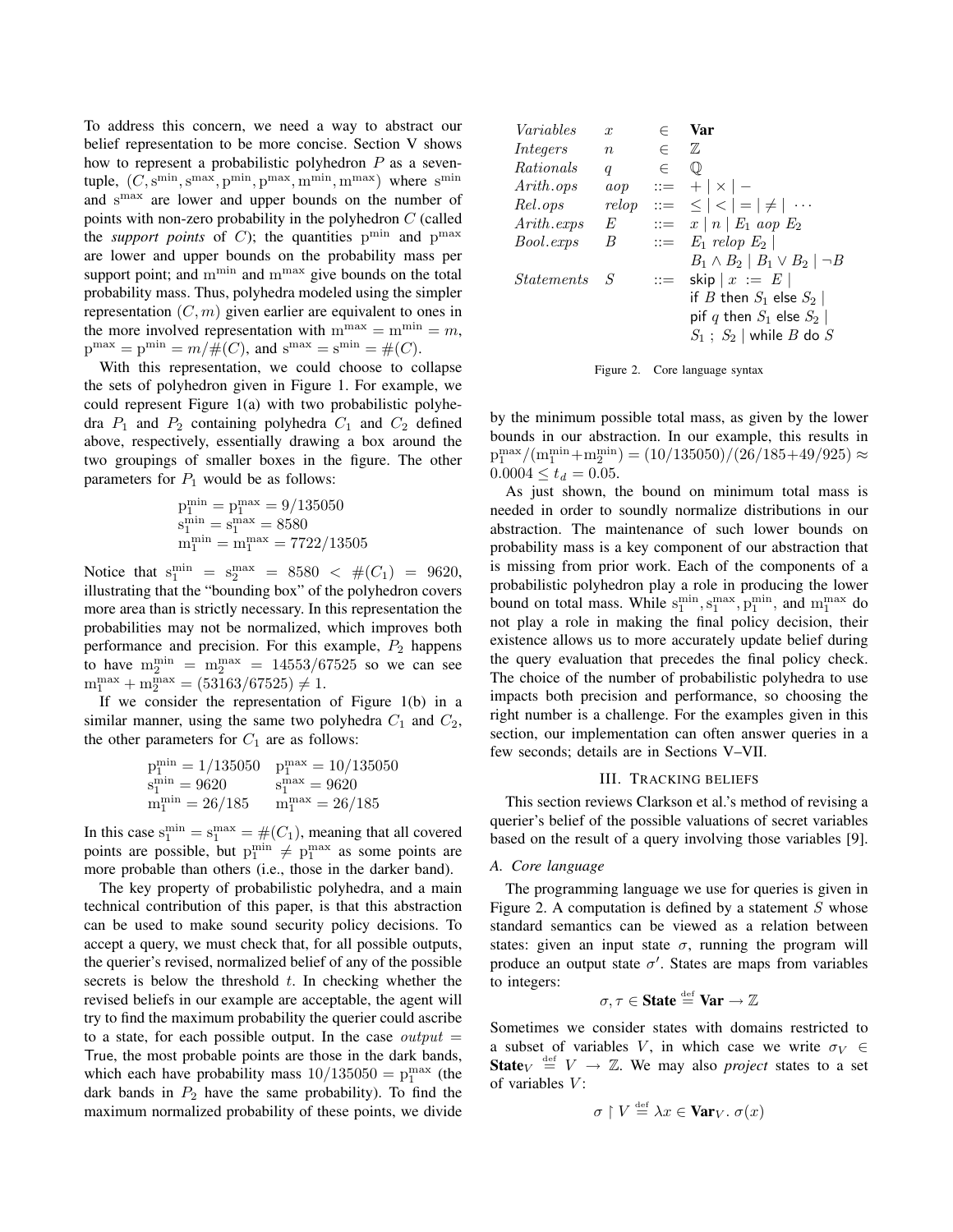$$
\begin{array}{rcl} [\![\mathrm{skip}]\!] \delta &=& \delta \\ \mathrm{[}\![x := E]\!] \delta &=& \delta\left[x \rightarrow E\right] \\ \mathrm{[}\![\mathrm{if}\; B \;\mathrm{then}\; S_1 \;\mathrm{else}\; S_2]\!] \delta &=& \mathrm{[}\! [S_1]\!] (\delta|B) + \mathrm{[}\! [S_2]\!] (\delta|\neg B) \\ \mathrm{[}\![\mathrm{p}\mathrm{if}\; q \;\mathrm{then}\; S_1 \;\mathrm{else}\; S_2]\!] \delta &=& \mathrm{[}\! [S_1]\!] (q\cdot \delta) + \mathrm{[}\! [S_2]\!] ((1-q)\cdot \delta) \\ \mathrm{[}\! [S_1 \; ;\; S_2]\!] \delta &=& \mathrm{[}\! [S_2]\!] ([\! [S_1]\!] \delta) \\ \mathrm{[while}\; B \;\mathrm{do}\; S]\!] &=& \mathrm{ifp}\left[\lambda f:\; \mathrm{Dist} \rightarrow \mathrm{Dist}.\; \lambda \delta. \\ &f\left([\! [S]\!] (\delta|B)\!) + (\delta|\neg B)\right] \\ \mathrm{where} \end{array}
$$

 $\delta\left[x\rightarrow E\right]\stackrel{\text{def}}{=}\lambda\sigma. \sum_{\tau\text{ }|\text{ }\tau\text{ }|x\rightarrow\text{ }\mathbb{E}\text{ }\mathbb{F}|\tau\text{ }|=\sigma}\delta(\tau)$  $\delta_1 + \delta_2 = \stackrel{\text{def}}{=} \lambda \sigma \cdot \delta_1(\sigma) + \delta_2(\sigma)$  $\delta |B$  =  $\lambda \sigma$ . if  $B$   $\sigma$  then  $\delta(\sigma)$  else 0  $p \cdot \delta$  $\stackrel{\mbox{\tiny def}}{=} \lambda \sigma.~p \cdot \delta(\sigma)$ 

Figure 3. Probabilistic semantics for the core language

The language is essentially standard. We limit the form of expressions to support our abstract interpretation-based semantics (Section V). The semantics of the statement form pif q then  $S_1$  else  $S_2$  is non-deterministic: the result is that of  $S_1$  with probability q, and  $S_2$  with probability  $1 - q$ .

# *B. Probabilistic semantics for tracking beliefs*

To enforce a knowledge-based policy, a user agent must be able to estimate what a querier could learn from the output of his query. To do this, the agent keeps a distribution  $\delta$  that represents the querier's *belief* of the likely valuations of the user's secrets. More precisely, a distribution is a map from states to positive real numbers, interpreted as probabilities  $(in range [0, 1]).$ 

$$
\delta \in \text{Dist} \stackrel{\text{\tiny def}}{=} \text{State} \rightarrow \mathbb{R}+
$$

We sometimes focus our attention on distributions over states of a fixed set of variables V, in which case we write  $\delta_V \in$ **Dist**<sub>V</sub> to mean **State**<sub>V</sub>  $\rightarrow \mathbb{R}$ +. Projecting distributions onto a set of variables is as follows:<sup>1</sup>

$$
\delta \upharpoonright V \stackrel{\text{def}}{=} \lambda \sigma_V \in \text{State}_V. \sum_{\sigma' \mid (\sigma' \upharpoonright V = \sigma_V)} \delta(\sigma')
$$

The *mass* of a distribution, written  $\|\delta\|$  is the sum of the probabilities ascribed to states,  $\sum_{\sigma} \delta(\sigma)$ . A *normalized distribution* is one such that  $\|\delta\| = 1$ . A normalized distribution can be constructed by scaling a distribution according to its mass:

$$
\text{normal}(\delta) \stackrel{\text{\tiny def}}{=} \frac{1}{\|\delta\|} \cdot \delta
$$

The *support* of a distribution is the set of states which have non-zero probability:  $support(\delta) \stackrel{\text{def}}{=} {\sigma | \delta(\sigma) > 0}.$ 

The agent evaluates a query in light of the querier's initial belief using a probabilistic semantics. Figure 3 defines a semantic function [.] whereby  $\llbracket S \rrbracket \delta = \delta'$  indicates that, given an input distribution  $\delta$ , the semantics of program S is the output distribution  $\delta'$ . The semantics is defined in terms of operations on distributions, including *assignment*  $\delta[v \rightarrow E]$  (used in the rule for  $v := E$ ), *conditioning*  $\delta[B]$ and *addition*  $\delta_1 + \delta_2$  (used in the rule for if), and *scaling*  $q \cdot \delta$  where q is a rational (used for pif). The semantics is standard (cf. Clarkson et al. [9]).

## *C. Belief and security*

Clarkson et al. [9] describe how a belief about possible values of a secret, expressed as a probability distribution, can be revised according to an experiment using the actual secret. Such an experiment works as follows.

The values of the set of secret variables  $H$  are given by the hidden state  $\sigma_H$ . The attacker's initial belief as to the possible values of  $\sigma_H$  is represented as a distribution  $\delta_H$ . A query is a program  $S$  that makes use of variables  $H$  and possibly other, non-secret variables from a set  $L$ ; the final values of  $L$ , after running  $S$ , are made visible to the attacker. Let  $\sigma_L$  be an arbitrary initial state of these variables such that  $domain(\sigma_L) = L$ . Then we take the following steps:

**Step 1.** Evaluate S probabilistically using the attacker's belief about the secret to produce an output distribution  $\delta'$ , which amounts to the attacker's prediction of the possible output states. This is computed as  $\delta' = \llbracket S \rrbracket \delta$ , where  $\delta$ , a distribution over variables  $H \oplus L$ , is defined as  $\delta = \delta_H \times \dot{\sigma}_L$ . Here, we make use of the distribution product operator and point operator. That is, given  $\delta_1$ ,  $\delta_2$ , which are distributions over states having disjoint domains, the *distribution product* is

$$
\delta_1 \times \delta_2 \stackrel{\text{def}}{=} \lambda(\sigma_1, \sigma_2). \ \delta_1(\sigma_1) \cdot \delta_2(\sigma_2)
$$

where  $(\sigma_1, \sigma_2)$  is the "concatenation" of the two states, which is itself a state and is well-defined because the two states' domains are disjoint. And, given a state σ, the *point distribution*  $\dot{\sigma}$  is a distribution in which only  $\sigma$  is possible:

$$
\dot{\sigma} \stackrel{\text{def}}{=} \lambda \tau.
$$
 if  $\sigma = \tau$  then 1 else 0

Thus, the initial distribution  $\delta$  is the attacker's belief about the secret variables combined with an arbitrary valuation of the public variables.

**Step 2.** Using the actual secret  $\sigma_H$ , evaluate S "concretely" to produce an output state  $\hat{\sigma}_L$ , in three steps. First, we have  $\hat{\delta}^{\prime} = [S] \hat{\delta}$ , where  $\hat{\delta} = \dot{\sigma}_H \times \dot{\sigma}_L$ . Second, we have  $\hat{\sigma} \in \Gamma(\hat{\delta})$  where  $\Gamma$  is a sampling operator that produces a state  $\sigma$  from the domain of a distribution  $\delta$  with probability  $\delta(\sigma)/\|\delta\|$ . Finally, we extract the attacker-visible output of the sampled state by projecting away the high variables:  $\hat{\sigma}_L = \hat{\sigma} \restriction L$ .

**Step 3.** Revise the attacker's initial belief  $\delta_H$  according to the observed output  $\hat{\sigma}_L$ , yielding a new belief  $\hat{\delta}_H = \delta' | \hat{\sigma}_L |$ H. Here,  $\delta'$  is *conditioned* on the output  $\hat{\sigma}_L$ , which yields a new distribution, and this distribution is then projected to

<sup>&</sup>lt;sup>1</sup>The notation  $\sum_{x|\pi} \rho$  can be read  $\rho$  *is the sum over all* x *such that formula*  $\pi$  *is satisfied* (where x is bound in  $\rho$  and  $\pi$ ).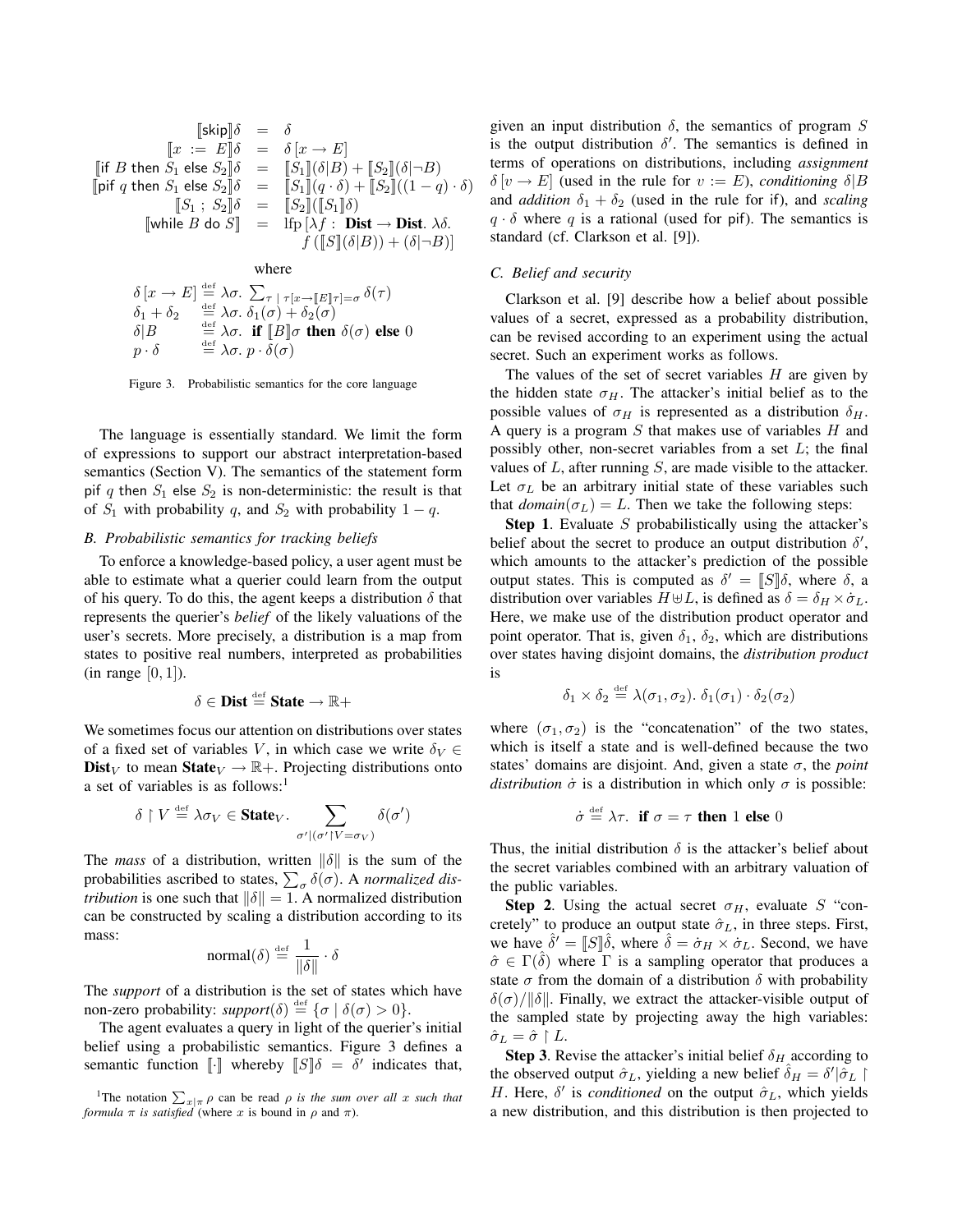the variables  $H$ . The conditioning operation is defined as follows:

$$
\delta|\sigma_V \stackrel{\text{def}}{=} \lambda \sigma.
$$
 if  $\sigma \upharpoonright V = \sigma_V$  then  $\delta(\sigma)$  else 0

Note that this protocol assumes that  $S$  always terminates and does not modify the secret state. The latter assumption can be eliminated by essentially making a copy of the state before running the program, while eliminating the former depends on the observer's ability to detect nontermination [9].

#### IV. ENFORCING KNOWLEDGE-BASED POLICIES

When presented with a query over a user's data  $\sigma_H$ , the user's agent should only answer the query if doing so will not reveal too much information. More precisely, given a query S, the agent will return the public output  $\sigma_L$  resulting from running S on  $\sigma_H$  if the agent deems that from this output the querier cannot guess the secret state  $\sigma_H$  beyond some level of doubt, identified by a threshold  $t$ . If this threshold could be exceeded, then the agent declines to run S. We call this security check *knowledge threshold security*.

**Definition 3** (Knowledge Threshold Security). Let  $\delta' =$  $\llbracket S \rrbracket \delta$ , where  $\delta$  is the model of the querier's initial belief. Then query S is *threshold secure* iff for all  $\sigma_L \in$  $support(\delta' \mid L)$  and all  $\sigma'_H \in State_H$  we have  $(\text{normal}((\delta'|\sigma_L)\restriction H))(\sigma'_H) \leq t$  for some threshold t.

This definition can be related to the experiment protocol defined in Section III-C. First,  $\delta'$  in the definition is the same as  $\delta'$  computed in the first step of the protocol. Step 2 in the protocol produces a concrete output  $\hat{\sigma}_L$  based on executing S on the actual secret  $\sigma_H$ , and Step 3 revises the querier's belief based on this output. Definition 3 generalizes these two steps: instead of considering a single concrete output based on the actual secret it considers *all possible* concrete outputs, as given by *support*( $\delta'$   $\upharpoonright$  *L*), and ensures that the revised belief in each case for *all possible* secret states must assign probability no greater than  $t$ .

This definition considers a threshold for the whole secret state  $\sigma_H$ . As described in Section II we can also enforce thresholds over portions of a secret state. In particular, a threshold that applies only to variables  $V \subseteq H$  requires that all  $\sigma'_V \in \text{State}_V$  result in  $(\text{normal}(\delta'|\sigma_L \restriction V))(\sigma'_V) \leq t$ .

The two "foralls" in the definition are critical for ensuring security. The reason was shown by the first example in Section II: If we used the flawed approach of just running the experiment protocol and checking if  $\delta_H(\sigma_H) > t$ then rejection depends on the value of the secret state and could reveal information about it. The more general policy  $\forall \sigma_L \in support(\delta' \restriction L). (normal(\delta' | \sigma_L \restriction H))(\sigma_H) \leq t$ , would sidestep the problem in the example, but this policy could still reveal information because it, too, depends on the actual secret  $\sigma_H$ . Definition 3 avoids any inadvertent information leakage because rejection is not based on the actual secret: if there exists *any* secret such that a possible output would reveal too much, the query is rejected. Definition 3 resembles, but is stronger than, *min-entropy*, as the security decision is based on the most likely secret from the attacker's point of view [20]; further details are given in Section VIII.

#### V. BELIEF REVISION VIA ABSTRACT INTERPRETATION

Consider how we might implement belief tracking and revision to enforce the threshold security property given in Definition 3. A natural choice would be to evaluate queries using a probabilistic programming language with support for conditioning; examples are IBAL [10], Probabilistic Scheme [11], and several others [12], [13], [14]. In these languages, probabilistic evaluation is achieved by enumerating inputs (sampling). Probabilities are associated with each input and tracked during execution. As more inputs are enumerated, a more complete view of the output distribution emerges. Unfortunately, to get an accurate estimate of the revised distribution following an output observation, one must enumerate the entire input space, which could be quite large. If insufficient coverage is achieved, then the threshold check in Definition 3 could either be unsound or excessively conservative, depending in which direction an implementation errs.

To avoid sampling, we have developed a new means to perform probabilistic computation based on abstract interpretation. In this approach, execution time depends on the complexity of the query rather than the size of the input space. In the next two sections, we present two abstract domains. This section presents the first, denoted  $\mathbb{P}$ , where an abstract element is a single *probabilistic polyhedron*, which is a convex polyhedron [15] with information about the probabilities of its points. Because using a single polyhedron will accumulate imprecision after multiple queries, in our implementation we actually use a different domain, denoted  $\mathcal{P}_n(\mathbb{P})$ , for which an abstract element consists of a set of at most  $n$  probabilistic polyhedra (whose construction is inspired by powersets of polyhedra [25], [26]). This domain, described in the next section, allows us to retain precision at the cost of increased execution time. By adjusting  $n$ , the user can trade off efficiency and precision.

## *A. Polyhedra*

We first review *convex polyhedra*, a common technique for representing sets of program states. We use the metavariables  $\beta$ ,  $\beta_1$ ,  $\beta_2$ , etc. to denote linear inequalities. We write  $f\nu(\beta)$  to be the set of variables occurring in  $\beta$ ; we also extend this to sets, writing  $f\nu(\{\beta_1,\ldots,\beta_n\})$  for  $f\nu(\beta_1) \cup \ldots \cup f\nu(\beta_n)$ .

**Definition 4.** A *convex polyhedron*  $C = (B, V)$  is a set of linear inequalities  $B = \{\beta_1, \dots, \beta_m\}$ , interpreted conjunctively, over dimensions  $V$ . We write  $\mathbb C$  for the set of all convex polyhedra. A polyhedron C represents a set of states, denoted  $\gamma_{\mathbb{C}}(C)$ , as follows, where  $\sigma \models \beta$  indicates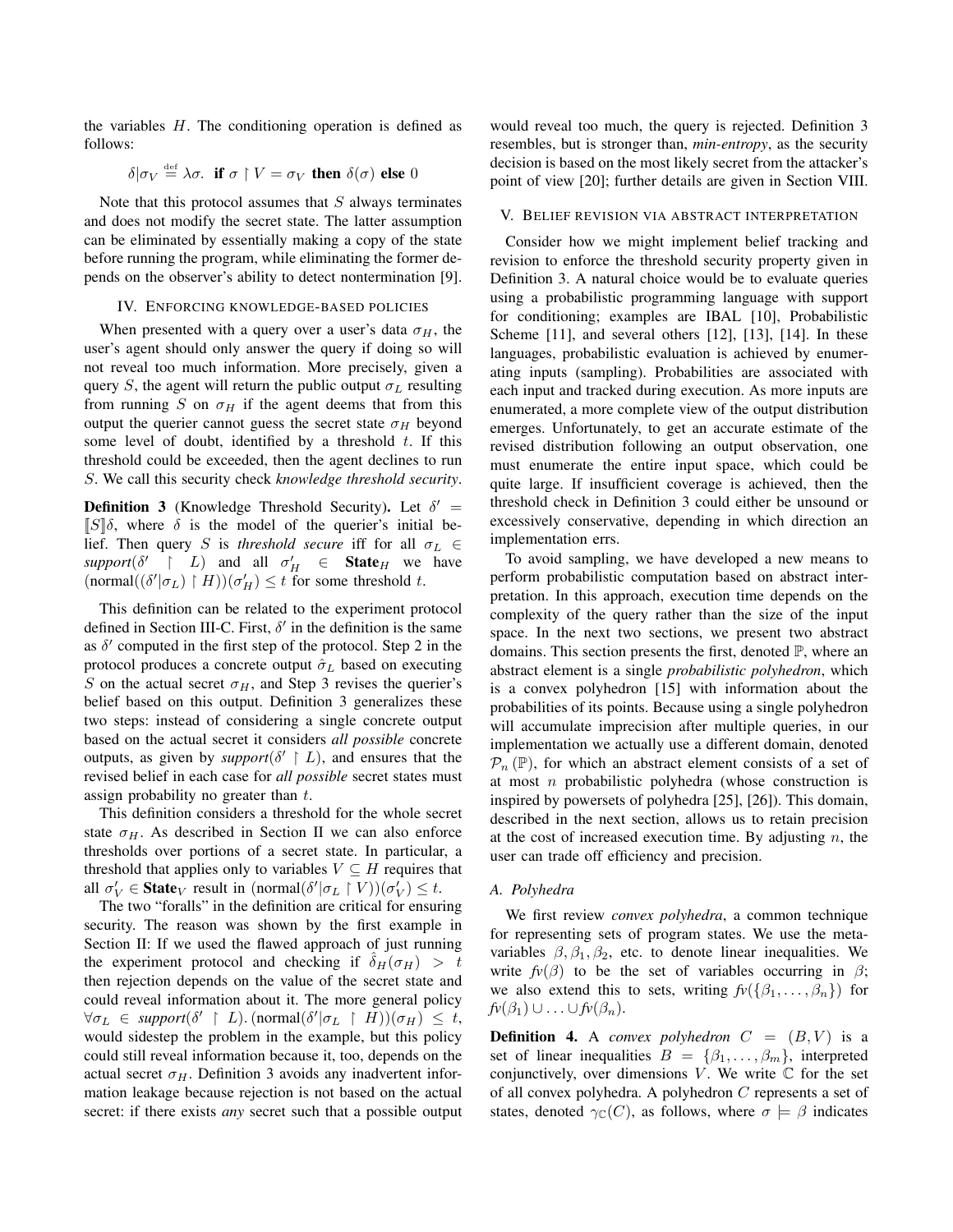that the state  $\sigma$  satisfies the inequality  $\beta$ .

$$
\gamma_{\mathbb{C}}((B, V)) \stackrel{\text{def}}{=} \{ \sigma \mid \text{domain}(\sigma) = V, \ \forall \beta \in B. \ \sigma \models \beta \}
$$

Naturally we require that  $f_V(\{\beta_1, \ldots, \beta_n\}) \subseteq V$ . We write  $f\nu((B, V))$  to denote the set of variables V of a polyhedron.

Given a state  $\sigma$  and an ordering on the variables in  $domain(\sigma)$ , we can view  $\sigma$  as a point in an N-dimensional space, where  $N = |domain(\sigma)|$ . The set  $\gamma_{\mathbb{C}}(C)$  can then be viewed as the integer-valued lattice points in an Ndimensional polyhedron. Due to this correspondence, we use the words *point* and *state* interchangeably. We will sometimes write linear equalities  $x = f(\vec{y})$  as an abbreviation for the pair of inequalities  $x \leq f(\vec{y})$  and  $x \geq f(\vec{y})$ .

Let  $C = (B, V)$ . Convex polyhedra support the following operations.

• Polyhedron size, or  $#(C)$ , is the number of integer points in the polyhedron, i.e.,  $|\gamma_{\mathbb{C}}(C)|$ . We will always consider bounded polyhedra when determining their size, ensuring that  $#(C)$  is finite.

• Expression evaluation,  $\langle\!\langle B \rangle\rangle C$  returns a convex polyhedron containing at least the points in  $C$  that satisfy  $B$ .

• Expression count,  $C \# B$  returns an upper bound on the number of integer points in  $C$  that satisfy  $B$ . (It may be more precise than  $\#(\langle\langle B\rangle\rangle C)$ .)

• Meet,  $C_1 \sqcap_{\mathbb{C}} C_2$  is the convex polyhedron containing exactly the set of points in the intersection of  $\gamma_{\mathbb{C}}(C_1), \gamma_{\mathbb{C}}(C_2)$ .

Join,  $C_1 \sqcup_{\mathbb{C}} C_2$  is the smallest convex polyhedron containing both  $\gamma(C_1)$  and  $\gamma(C_2)$ .

• Comparison,  $C_1 \sqsubseteq_C C_2$  is a partial order whereby  $C_1 \sqsubseteq_{\mathbb{C}} C_2$  if and only if  $\gamma(C_1) \subseteq \gamma(C_2)$ .

• Affine transform,  $C[x \rightarrow E]$ , where  $x \in f\nu(C)$ , computes an affine transformation of C. This scales the dimension corresponding to  $x$  by the coefficient of  $x$  in  $E$  and shifts the polyhedron. For example,  $({x \leq y, y = 2z}, V) [y \rightarrow z + y]$ evaluates to  $({x \leq y-z, y-z=2z}, V)$ .

Forget,  $f_x(C)$ , projects away x. That is,  $f_x(C)$  =  $\pi_{f\nu(C)-\{x\}}(C)$ , where  $\pi_V(C)$  is a polyhedron C' such that  $\gamma_\mathbb{C}(C')=\{\sigma\mid \sigma'\in \gamma_\mathbb{C}(C)\wedge \sigma=\sigma'\restriction V\}.$  So  $C'=\mathsf{f}_x(C)$ implies  $x \notin fv(C')$ .

We write  $isempty(C)$  *iff*  $\gamma_{\mathbb{C}}(C) = \emptyset$ .

## *B. Probabilistic Polyhedra*

We take this standard representation of sets of program states and extend it to a representation for sets of distributions over program states. We define *probabilistic polyhedra*, the core element of our abstract domain, as follows.

Definition 5. A *probabilistic polyhedron* P is a tuple  $(C, \mathbf{s}^{\min}, \mathbf{s}^{\max}, \mathbf{p}^{\min}, \mathbf{p}^{\max}, \mathbf{m}^{\min}, \mathbf{m}^{\max})$ . We write  $\mathbb P$  for the set of probabilistic polyhedra. The quantities s<sup>min</sup> and s<sup>max</sup> are lower and upper bounds on the number of support points in the polyhedron C. The quantities  $p^{min}$  and  $p^{max}$  are lower and upper bounds on the probability mass *per support point*. The  $m^{min}$  and  $m^{max}$  components give bounds on the total probability mass. Thus P represents the *set* of distributions  $\gamma_{\mathbb{P}}(P)$  defined below.

$$
\gamma_{\mathbb{P}}(P) \stackrel{\text{def}}{=} \{ \delta \mid support(\delta) \subseteq \gamma_{\mathbb{C}}(C) \land
$$
  

$$
s^{\min} \le |support(\delta)| \le s^{\max} \land
$$
  

$$
m^{\min} \le ||\delta|| \le m^{\max} \land
$$
  

$$
\forall \sigma \in support(\delta). \ p^{\min} \le \delta(\sigma) \le p^{\max} \}
$$

We will write  $f_v(P) \stackrel{\text{def}}{=} f_v(C)$  to denote the set of variables used in the probabilistic polyhedron.

Note the set  $\gamma_P(P)$  is singleton exactly when  $s^{\min}$  =  $s^{\max} = \#(C)$  and  $p^{\min} = p^{\max}$ , and  $m^{\min} = m^{\max}$ . In such a case  $\gamma_{\mathbb{P}}(P)$  is the uniform distribution where each state in  $\gamma_{\mathbb{C}}(C)$  has probability p<sup>min</sup>. Distributions represented by a probabilistic polyhedron are not necessarily normalized (as was true in Section III-B). In general, there is a relationship between  $p^{min}$ ,  $s^{min}$ , and  $m^{min}$ , in that  $m^{min} \geq p^{min} \cdot s^{min}$ (and  $m^{max} \leq p^{max} \cdot s^{max}$ ), and the combination of the three can yield more information than any two in isolation.

Our convention will be to use  $C_1$ ,  $s_1^{\text{min}}$ ,  $s_1^{\text{max}}$ , etc. for the components associated with probabilistic polyhedron  $P_1$  and to use subscripts to name different probabilistic polyhedra.

Distributions are ordered point-wise [9]. That is,  $\delta_1 \leq \delta_2$ if and only if  $\forall \sigma$ .  $\delta_1(\sigma) \leq \delta_2(\sigma)$ . For our abstract domain, we say that  $P_1 \sqsubseteq_{\mathbb{P}} P_2$  if and only if  $\forall \delta_1 \in \gamma_{\mathbb{P}}(P_1)$ .  $\exists \delta_2 \in$  $\gamma_{\mathbb{P}}(P_2)$ .  $\delta_1 \leq \delta_2$ . Testing  $P_1 \sqsubseteq_{\mathbb{P}} P_2$  mechanically is nontrivial, but is unnecessary in our semantics. Rather, we need to test whether a distribution represents only the zero distribution  $0_{\text{Dist}} \stackrel{\text{def}}{=} \lambda \sigma.0$  in order to see that a fixed point for evaluating  $\langle\langle\text{while }B\text{ do }S\rangle\rangle$  P has been reached. Intuitively, no further iterations of the loop need to be considered once the probability mass flowing into the  $n<sup>th</sup>$  iteration is zero. This condition can be detected as follows:

$$
iszero(P) \stackrel{\text{def}}{=} \text{s}^{\min} = \text{s}^{\max} = 0 \land \text{m}^{\min} = 0 \le \text{m}^{\max}
$$
  

$$
\lor \text{m}^{\min} = \text{m}^{\max} = 0 \land \text{s}^{\min} = 0 \le \text{s}^{\max}
$$
  

$$
\lor isempty(C) \land \text{s}^{\min} = 0 \le \text{s}^{\max} \land \text{m}^{\min} = 0 \le \text{m}^{\max}
$$
  

$$
\lor \text{p}^{\min} = \text{p}^{\max} = 0 \land \text{s}^{\min} = 0 \le \text{s}^{\max} \land \text{m}^{\min} = 0 \le \text{m}^{\max}
$$

If  $iszero(P)$  holds, it is the case that  $\gamma_{\mathbb{P}}(P) = \{0_{\text{Dist}}\}$ . Note that having a more conservative definition of this function (which holds for fewer probabilistic polyhedra) would be reasonable since it would simply mean our analysis would terminate less often than it could, with no effect on security. More details are given in our technical report [27].

In a standard abstract domain, termination of the fixed point computation for loops is often ensured by use of a widening operator. This allows abstract fixed points to be computed in fewer iterations and also permits analysis of loops that may not terminate. In our setting, non-termination may reveal information about secret values. As such, we would like to reject queries that may be non-terminating.

We enforce this by not introducing a widening operator. Our abstract interpretation then has the property that it will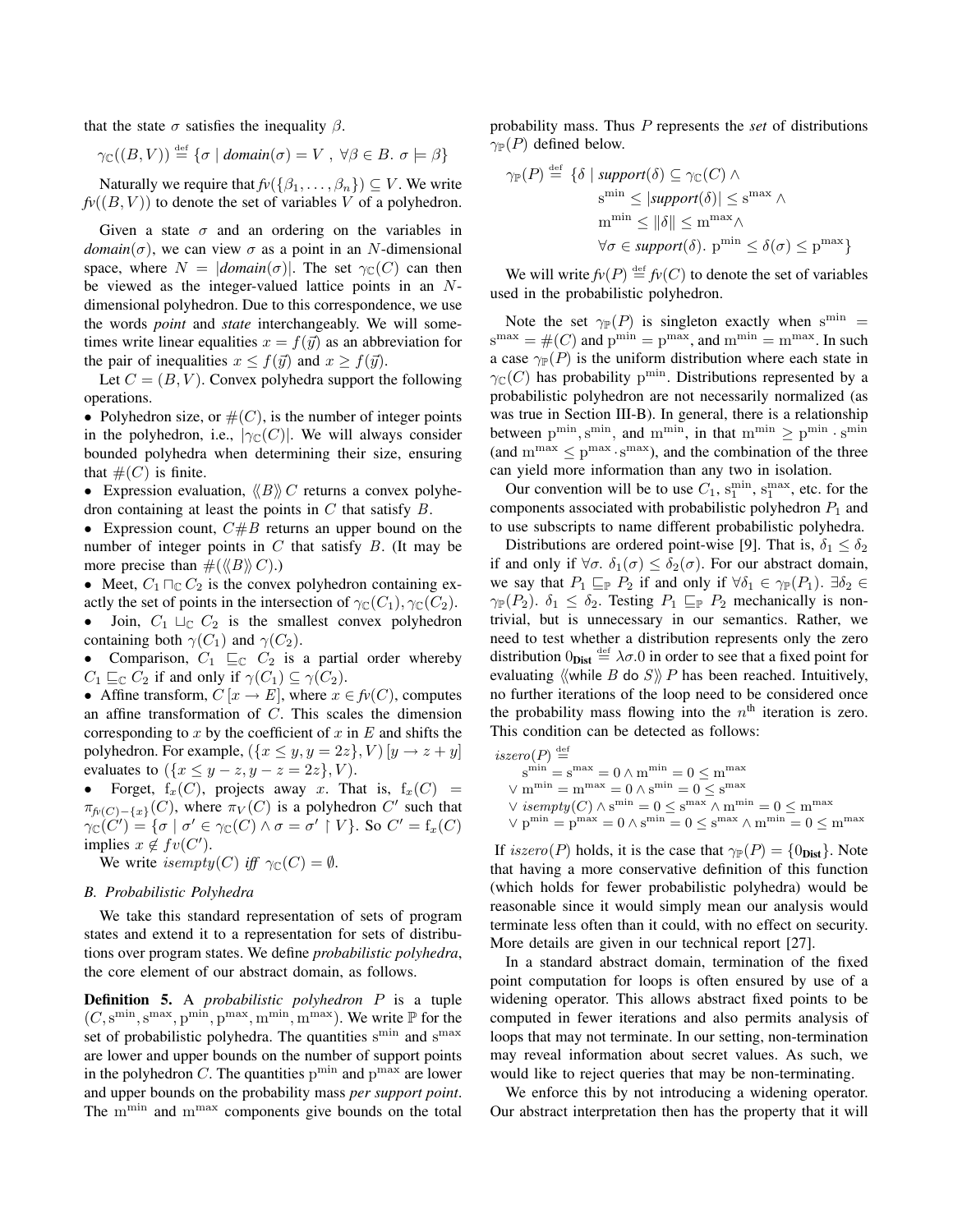not terminate if a loop in the query may be non-terminating (and, since it is an over-approximate analysis, it may also fail to terminate even for some terminating computations). We then reject all queries for which our analysis fails to terminate. Loops do not play a major role in any of our examples, and so this approach has proved sufficient so far. We leave for future work the development of a widening operator that soundly accounts for non-termination behavior.

Following standard abstract interpretation terminology, we will refer to  $P(Dist)$  (sets of distributions) as the *concrete domain*,  $\mathbb P$  as the *abstract domain*, and  $\gamma_{\mathbb P} : \mathbb P \to \mathcal P$  (Dist) as the *concretization function* for P.

#### *C. Abstract Semantics for* P

To support execution in the abstract domain just defined, we need to provide abstract implementations of the basic operations of assignment, conditioning, addition, and scaling used in the concrete semantics given in Figure 3. We will overload notation and use the same syntax for the abstract operators as we did for the concrete operators.

As we present each operation, we will also state the associated soundness theorem which shows that the abstract operation is an over-approximation of the concrete operation. Proofs are given in our technical report [27]. The abstract program semantics is then exactly the semantics from Figure 3, but making use of the abstract operations defined here, rather than the operations on distributions defined in Section III-B. We will write  $\langle S \rangle$  P to denote the result of executing S using the abstract semantics. The main soundness theorem we obtain is the following.

**Theorem 6.** For all P,  $\delta$ , if  $\delta \in \gamma_{\mathbb{P}}(P)$  and  $\langle\langle S \rangle\rangle$  P termi*nates, then*  $\llbracket S \rrbracket \delta$  *terminates and*  $\llbracket S \rrbracket \delta \in \gamma_{\mathbb{P}}(\langle \langle S \rangle \rangle P)$ *.* 

When we say  $\llbracket S \rrbracket \delta$  terminates (or  $\langle \langle S \rangle \rangle$  P terminates) we mean that only a finite number of loop unrollings are required to interpret the statement on a particular distribution (or probabilistic polyhedron). The precise definitions of termination are given in the technical report [27].

We now present the abstract operations.

*1) Forget:* We first describe the abstract forget operator  $f_{\nu}(P_1)$ , which is used in implementing assignment. When we forget variable  $y$ , we collapse any states that are equivalent up to the value of  $y$  into a single state. To do this correctly, we must find an upper bound  $h_y^{\text{max}}$  and a lower bound  $h_y^{\text{min}}$ on the number of points that share the same value of other dimensions  $x$  (this may be visualized of as the min and max height of  $C_1$  in the y dimension). Once these are obtained, we have that  $f_y(P_1) \stackrel{\text{def}}{=} P_2$  where the following hold of  $P_2$ .

$$
C_2 = f_y(C_1)
$$
  
\n
$$
p_2^{\min} = p_1^{\min} \cdot \max \{ h_y^{\min} - (\#(C_1) - s_1^{\min}), 1 \}
$$
  
\n
$$
p_2^{\max} = p_1^{\max} \cdot \min \{ h_y^{\max}, s_1^{\max} \}
$$
  
\n
$$
s_2^{\min} = \lceil s_1^{\min} / h_y^{\max} \rceil
$$
  
\n
$$
s_2^{\max} = \min \{ \#(f_y(C_1)), s_1^{\max} \} \mid m_2^{\min} = m_1^{\min}
$$
  
\n
$$
m_2^{\max} = m_1^{\max}
$$



Figure 4. Example of a forget operation in the abstract domain P. In this case,  $h_y^{\min} = 1$  and  $h_y^{\max} = 3$ . Note that  $h_y^{\max}$  is precise while  $h_y^{\min}$  is an under-approximation. If  $s_1^{\text{min}} = s_1^{\text{max}} = 9$  then we have  $s_2^{\text{min}} = 3$ ,  $s_2^{\text{max}} = 4$ ,  $p_2^{\text{min}} = p_1^{\text{min}} \cdot 1$ ,  $p_2^{\text{max}} = p_2^{\text{max}} \cdot 4$ .

Figure 4 gives an example of a forget operation and illustrates the quantities  $h_y^{\text{max}}$  and  $h_y^{\text{min}}$ . If  $C_1 = (B_1, V_1)$ , the upper bound  $h_y^{\text{max}}$  can be found by maximizing  $y - y'$ subject to the constraints  $B_1 \cup B_1[y'/y]$ , where y' is a fresh variable and  $B_1[y'/y]$  represents the set of constraints obtained by substituting  $y'$  for  $y$  in  $B_1$ . As our points are integer-valued, this is an integer linear programming problem (and can be solved by ILP solvers). A less precise upper bound can be found by simply taking the extent of the polyhedron  $C_1$  along y, which is given by  $\#(\pi_y(C_1)).$ 

For the lower bound, it is always sound to use  $h_y^{\min} =$ 1, which is what our implementation does. A more precise estimate can be obtained by finding the vertex with minimal height along dimension  $y$ . Call this distance  $u$ . Since the shape is convex, all other points will have  $y$  height greater than or equal to  $u$ . We then find the smallest number of integer points that can be covered by a line segment of length u. This is given by  $\lceil u \rceil - 1$ . This value can be taken as  $h_y^{\min}$ .

Since the forget operator is related to projection, we state soundness in terms of the projection operation on distributions. Note that  $f\nu(\delta) \stackrel{\text{def}}{=} \text{domain}(\text{domain}(\delta))$ , i.e., the domain of states to which  $\delta$  assigns probability mass.

**Lemma 7.** *If*  $\delta \in \gamma_{\mathbb{P}}(P)$  *then*  $\delta \upharpoonright (f \circ (\delta) - \{y\}) \in \gamma_{\mathbb{P}}(\mathbf{f}_y(P)).$ 

We can define an abstract version of projection using forget:

**Definition 8.** Let  $f_{\{x_1, x_2,...,x_n\}}(P) = f_{\{x_2,...,x_n\}}(f_{x_1}(P)).$ Then  $P \restriction V' = f_{(domain(P) - V')}(P)$ .

That is, in order to project onto the set of variables  $V'$ , we forget all variables not in  $V'$ .

*2) Assignment:* We have two cases for abstract assignment. If  $x := E$  is invertible, the result of the assignment  $P_1[x \rightarrow E]$  is the probabilistic polyhedron  $P_2$  such that  $C_2 = C_1 [x \rightarrow E]$  and all other components are unchanged.

If the assignment is not invertible, then information about the previous value of  $x$  is lost. In this case, we use the forget operation to project onto the other variables and then add a new constraint on x. Let  $P_2 = f_x(P_1)$  where  $C_2 = (B_2, V_2)$ .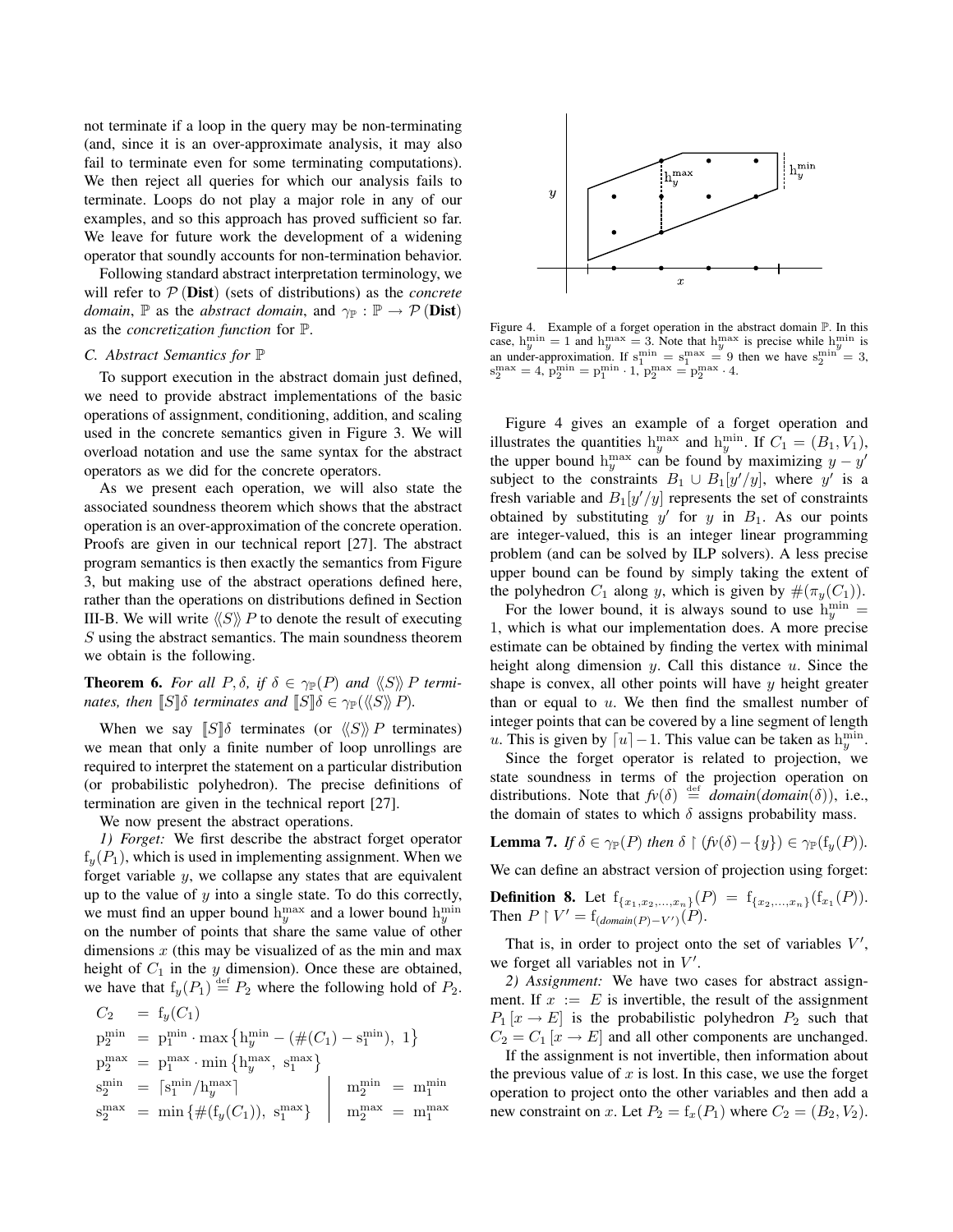Then  $P_1[x \rightarrow E]$  is the probabilistic polyhedron  $P_3$  with  $C_3 = (B_2 \cup \{x = E\}, V_2 \cup \{x\})$  and all other components as in  $P_2$ .

**Lemma 9.** *If*  $\delta \in \gamma_{\mathbb{P}}(P)$  *then*  $\delta[v \to E] \in \gamma_{\mathbb{P}}(P[v \to E])$ *.* 

The soundness of assignment relies on the fact that our language of expressions does not include division. An invariant of our representation is that  $s^{max} \leq \#(C)$ . When  $E$  contains only multiplication and addition the above rules preserve this invariant; an  $E$  containing division would violate it. Division would collapse multiple points to one and so could be handled similarly to projection.

*3) Plus:* To soundly compute the effect of plus we need to determine the minimum and maximum number of points in the intersection that may be a support point for both  $P_1$  and for P2. We refer to these counts as the *pessimistic overlap* and *optimistic overlap*, respectively, and define them below.

**Definition 10.** Given two distributions  $\delta_1, \delta_2$ , we refer to the set of states that are in the support of both  $\delta_1$  and  $\delta_2$  as the *overlap* of  $\delta_1, \delta_2$ . The *pessimistic overlap* of  $P_1$  and  $P_2$ , denoted  $P_1 \otimes P_2$ , is the cardinality of the smallest possible overlap for any distributions  $\delta_1 \in \gamma_{\mathbb{P}}(P_1)$  and  $\delta_2 \in \gamma_{\mathbb{P}}(P_2)$ . The *optimistic overlap*  $P_1 \oplus P_2$  is the cardinality of the largest possible overlap. Formally, we define these as follows.  $n_3 \stackrel{\text{def}}{=} \#(C_1 \sqcap_{\mathbb{C}} C_2)$ ,  $n_1 \stackrel{\text{def}}{=} \#(C_1) - n_3$ , and  $n_2 \stackrel{\text{def}}{=} \#(C_2) - n_3$ . Then

$$
P_1 \otimes P_2 \stackrel{\text{def}}{=} \max \left\{ \left( \mathbf{s}_1^{\min} - n_1 \right) + \left( \mathbf{s}_2^{\min} - n_2 \right) - n_3, \ 0 \right\}
$$
  

$$
P_1 \otimes P_2 \stackrel{\text{def}}{=} \min \left\{ \mathbf{s}_1^{\max}, \mathbf{s}_2^{\max}, n_3 \right\}
$$

We can now define abstract addition.

**Definition 11.** If not *iszero* $(P_1)$  and not *iszero* $(P_2)$ then  $P_1 + P_2$  is the probabilistic polyhedron  $P_3$  =  $(C_3, s_3^{\min}, s_3^{\max}, p_3^{\min}, p_3^{\max})$  defined as follows.

$$
C_3 = C_1 \sqcup_{\mathbb{C}} C_2
$$
  
\n
$$
p_3^{\min} = \begin{cases} p_1^{\min} + p_2^{\min} & \text{if } P_1 \odot P_2 = \#(C_3) \\ \min \{p_1^{\min}, p_2^{\min} \} & \text{otherwise} \end{cases}
$$
  
\n
$$
p_3^{\max} = \begin{cases} p_1^{\max} + p_2^{\max} & \text{if } P_1 \odot P_2 > 0 \\ \max \{p_1^{\max}, p_2^{\max} \} & \text{otherwise} \end{cases}
$$
  
\n
$$
s_3^{\min} = s_1^{\min} + s_2^{\min} - P_1 \odot P_2
$$
  
\n
$$
s_3^{\max} = s_1^{\max} + s_2^{\max} - P_1 \odot P_2
$$
  
\n
$$
m_3^{\min} = m_1^{\min} + m_2^{\min} \quad | \quad m_3^{\max} = m_1^{\max} + m_2^{\max}
$$

If iszero( $P_1$ ) then we define  $P_1 + P_2$  as identical to  $P_2$ ; if iszero( $P_2$ ), the sum is defined as identical to  $P_1$ .

**Lemma 12.** *If*  $\delta_1 \in \gamma_{\mathbb{P}}(P_1)$  *and*  $\delta_2 \in \gamma_{\mathbb{P}}(P_2)$  *then*  $\delta_1 + \delta_2 \in$  $\gamma_{\mathbb{P}}(P_1+P_2)$ .

4) Product: When evaluating the product  $P_3 = P_1 \times$  $P_2$ , we assume that the domains of  $P_1$  and  $P_2$  are disjoint, i.e.,  $C_1$  and  $C_2$  refer to disjoint sets of variables. If  $C_1$  =

 $(B_1, V_1)$  and  $C_2 = (B_2, V_2)$ , then the polyhedron  $C_1 \times$  $C_2 \stackrel{\text{def}}{=} (B_1 \cup B_2, V_1 \cup V_2)$  is the Cartesian product of  $C_1$ and  $C_2$  and contains all those states  $\sigma$  for which  $\sigma \restriction V_1 \in$  $\gamma_{\mathbb{C}}(C_1)$  and  $\sigma \restriction V_2 \in \gamma_{\mathbb{C}}(C_2)$ . Determining the remaining components is straightforward since  $P_1$  and  $P_2$  are disjoint.

| $C_3 = C_1 \times C_2$ |  |                                                              |  |  |                                                                               |  |  |  |
|------------------------|--|--------------------------------------------------------------|--|--|-------------------------------------------------------------------------------|--|--|--|
|                        |  | $p_3^{\min} = p_1^{\min} \cdot p_2^{\min}$                   |  |  | $\begin{array}{rcl}   & p_3^{\max} = p_1^{\max} \cdot p_2^{\max} \end{array}$ |  |  |  |
|                        |  | $s_3^{\min} = s_1^{\min} \cdot s_2^{\min}$                   |  |  | $s_3^{\max} = s_1^{\max} \cdot s_2^{\max}$                                    |  |  |  |
|                        |  | $m_3^{\text{min}} = m_1^{\text{min}} \cdot m_2^{\text{min}}$ |  |  | $m_3^{\text{max}} = m_1^{\text{max}} \cdot m_2^{\text{max}}$                  |  |  |  |

**Lemma 13.** *For all*  $P_1$ ,  $P_2$  *such that*  $f\nu(P_1) \cap f\nu(P_2) = \emptyset$ *, if*  $\delta_1 \in \gamma_{\mathbb{P}}(P_1)$  *and*  $\delta_2 \in \gamma_{\mathbb{P}}(P_2)$  *then*  $\delta_1 \times \delta_2 \in \gamma_{\mathbb{P}}(P_1 \times P_2)$ *.* 

In our examples we often find it useful to express uniformly distributed data directly, rather than encoding it using pif. In particular, consider extending statements  $S$  to include the statement form uniform  $x$   $n_1$   $n_2$  whose semantics is to define variable  $x$  as having values uniformly distributed between  $n_1$  and  $n_2$ . Its semantics is as follows.

$$
\langle\!\langle \mathsf{uniform}\; x\; n_1\; n_2\rangle\!\rangle\; P_1\;=\; \mathrm{f}_x(P_1)\times P_2
$$

Here,  $P_2$  has  $p_2^{\min} = p_2^{\max} = \frac{1}{n_2 - n_1 + 1}$ ,  $s_2^{\min} =$  $\mathrm{s}_{2}^{\max}$  =  $n_{2} - n_{1} + 1$ ,  $\mathrm{m}_{2}^{\min}$  =  $\mathrm{m}_{2}^{\max}$  = 1, and  $C_{2}$  =  $({x \ge n_1, x \le n_2}, {x}.$ 

We will say that the abstract semantics correspond to the concrete semantics of uniform defined similarly as follows.

$$
[\![\mathsf{uniform}\; x \; n_1 \; n_2]\!] \delta \; = \; (\delta \upharpoonright f \mathcal{V}(\delta) - \{x\}) \times \delta_2
$$

where  $\delta_2 = (\lambda \sigma \cdot \textbf{if } n_1 \le \sigma(x) \le n_2 \textbf{ then } \frac{1}{n_2 - n_1 + 1} \textbf{ else } 0).$ The soundness of the abstract semantics follows immediately from the soundness of forget and product.

*5) Conditioning:* Distribution conditioning for probabilistic polyhedra serves the same role as meet in the classic domain of polyhedra in that each is used to perform abstract evaluation of a conditional expression in its respective domain.

**Definition 14.** Consider the probabilistic polyhedron  $P_1$  and Boolean expression B. Let  $n, \overline{n}$  be such that  $n = C_1 \# B$  and  $\overline{n} = C_1 \# (-B)$ . The value *n* is an over-approximation of the number of points in  $C_1$  that satisfy the condition B and  $\overline{n}$  is an over-approximation of the number of points in  $C_1$  that do not satisfy B. Then  $P_1 \mid B$  is the probabilistic polyhedron  $P_2$  defined as follows.

$$
p_2^{\min} = p_1^{\min} \n\begin{cases} \n\sin = \max \{ s_1^{\min} - \overline{n}, 0 \} \\
\sin = \max \{ s_2^{\max} = \min \{ s_1^{\max}, n \} \\
\min^{m} = \max \{ p_2^{\min} \cdot s_2^{\min}, \min^{m} - p_1^{\max} \cdot \min \{ s_1^{\max}, \overline{n} \} \} \\
m_2^{\max} = \min \{ p_2^{\max} \cdot s_2^{\max}, \min^{m} - p_1^{\min} \cdot \max \{ s_1^{\min} - n, 0 \} \} \\
C_2 = \langle \langle B \rangle \rangle C_1\n\end{cases}
$$

The maximal and minimal probability per point are unchanged, as conditioning simply retains points from the original distribution. To compute the minimal number of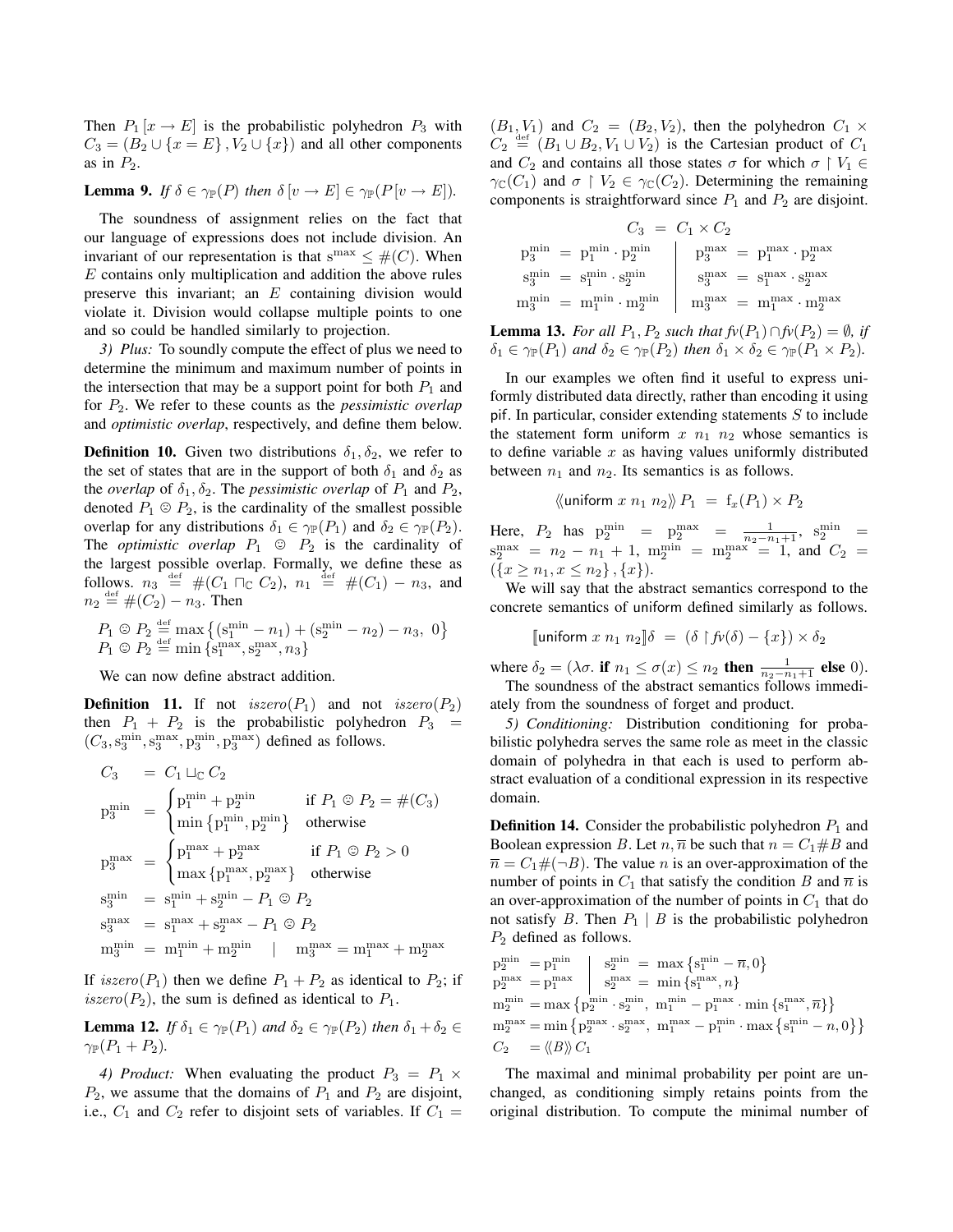

Figure 5. Example of distribution conditioning in the abstract domain P.

points in  $P_2$ , we assume that as many points as possible from  $C_1$  fall in the region satisfying  $\neg B$ . The maximal number of points is obtained by assuming that a maximal number of points fall within the region satisfying B.

The total mass calculations are more complicated. There are two possible approaches to computing  $m_2^{min}$  and  $m_2^{max}$ . The bound  $m_2^{\text{min}}$  can never be less than  $p_2^{\text{min}} \cdot s_2^{\text{min}}$ , and so we can always safely choose this as the value of  $m_2^{\text{min}}$ . Similarly, we can always choose  $p_2^{\max} \cdot s_2^{\max}$  as the value of  $m_2^{\text{max}}$ . However, if  $m_1^{\text{min}}$  and  $m_1^{\text{max}}$  give good bounds on total mass (i.e.,  $m_1^{min}$  is much higher than  $p_1^{min} \cdot s_1^{min}$ and dually for  $m_1^{\text{max}}$ ), then it can be advantageous to reason starting from these bounds.

We can obtain a sound value for  $m_2^{min}$  by considering the case where a maximal amount of mass from  $C_1$  fails to satisfy B. To do this, we compute  $\overline{n} = C_1 \# \neg B$ , which provides an over-approximation of the number of points within  $C_1$  but outside the area satisfying B. We bound  $\overline{n}$ by  $s_1^{\text{max}}$  and then assign each of these points maximal mass  $p_1^{\text{max}}$ , and subtract this from  $m_1^{\text{min}}$ , the previous lower bound on total mass.

By similar reasoning, we can compute  $m_2^{max}$  by assuming a minimal amount of mass  $m$  is removed by conditioning, and subtracting m from  $m_1^{\text{max}}$ . This m is given by considering an under-approximation of the number of points falling outside the area of overlap between  $C_1$  and  $B$  and assigning each point minimal mass as given by  $p_1^{\min}$ . This m is given by  $\max(\mathrm{s}_1^{\min} - n, 0)$ .

Figure 5 demonstrates the components that affect the conditioning operation. The figure depicts the integer-valued points present in two polyhedra—one representing  $C_1$  and the other representing  $B$  (shaded). As the set of points in  $C_1$ satisfying  $B$  is convex, this region is precisely represented by  $\langle B \rangle \rangle$  C<sub>1</sub>. By contrast, the set of points in C<sub>1</sub> that satisfy  $\neg B$ is not convex, and thus  $\langle \neg B \rangle \rangle C_1$  is an over-approximation. The icons beside the main image indicate which shapes correspond to which components and the numbers within the icons give the total count of points within those shapes.

Suppose the components of  $P_1$  are as follows.

$$
\begin{array}{lll}\n\mathbf{s}_1^{\text{min}} = 19 & \mathbf{p}_1^{\text{min}} = 0.01 & \mathbf{m}_1^{\text{min}} = 0.85 \\
\mathbf{s}_1^{\text{max}} = 20 & \mathbf{p}_1^{\text{max}} = 0.05 & \mathbf{m}_1^{\text{max}} = 0.9\n\end{array}
$$

Then  $n = 4$  and  $\overline{n} = 16$ . Note that we have set  $\overline{n}$  to be the

number of points in the non-shaded region of Figure 5. This is more precise than the count given by  $\#(\langle\langle B \rangle\rangle C)$ , which would yield 18. This demonstrates why it is worthwhile to have a separate operation for counting points satisfying a boolean expression. These values of n and  $\overline{n}$  give us the following for the first four numeric components of  $P_2$ .

$$
\begin{array}{ll} \mathrm{s}^{\rm min}_2 = \max(19-16,0) = 3 & \quad \mathrm{p}^{\rm min}_2 = 0.01 \\ \mathrm{s}^{\rm max}_2 = \min(20,4) = 4 & \quad \mathrm{p}^{\rm max}_2 = 0.05 \end{array}
$$

For the  $m_2^{min}$  and  $m_2^{max}$ , we have the following for the method of calculation based on  $p_2^{\min/max}$  and  $s_2^{\min/max}$ .

$$
m_2^{\min} = 0.01 \cdot 3 = 0.03
$$
  $m_2^{\max} = 0.05 \cdot 4 = 0.2$ 

For the method of computation based on  $m_1^{min/max}$ , we have

$$
m_2^{\text{min}} = 0.85 - 0.05 \cdot 16 = 0.05
$$
  

$$
m_2^{\text{max}} = 0.9 - 0.01 \cdot (19 - 4) = 0.75
$$

In this case, the calculation based on subtracting from total mass provides a tighter estimate for  $m_2^{min}$ , while the method based on multiplying  $p_2^{\max}$  and  $s_2^{\max}$  is better for  $m_2^{\text{max}}$ .

**Lemma 15.** *If*  $\delta \in \gamma_{\mathbb{P}}(P)$  *then*  $\delta | B \in \gamma_{\mathbb{P}}(P | B)$ *.* 

*6) Scalar Product:* The scalar product is straightforward, as it just scales the mass per point and total mass.

**Definition 16.** Given a scalar p in [0, 1], we write  $p \cdot P_1$  for the probabilistic polyhedron  $P_2$  specified below.

$$
\begin{array}{ll}\n\mathbf{s}_{2}^{\min} & = \mathbf{s}_{1}^{\min} \\
\mathbf{s}_{2}^{\max} & = \mathbf{s}_{1}^{\max} \\
\mathbf{m}_{2}^{\min} & = p \cdot \mathbf{m}_{1}^{\min} \\
\mathbf{m}_{2}^{\min} & = p \cdot \mathbf{m}_{1}^{\min}\n\end{array}\n\quad\n\begin{array}{ll}\n\mathbf{p}_{2}^{\min} & = p \cdot \mathbf{p}_{1}^{\min} \\
\mathbf{p}_{2}^{\max} & = p \cdot \mathbf{p}_{1}^{\max} \\
C_{2} & = C_{1} \\
\end{array}
$$

**Lemma 17.** *If*  $\delta_1 \in \gamma_{\mathbb{P}}(P_1)$  *then*  $p \cdot \delta_1 \in \gamma_{\mathbb{P}}(p \cdot P_1)$ *.* 

*7) Normalization:* If a probabilistic polyhedron P has  $m^{min}$  = 1 and  $m^{max}$  = 1 then it represents a normalized distribution. We define below an abstract counterpart to distribution normalization, capable of transforming an arbitrary probabilistic polyhedron into one containing only normalized distributions.

**Definition 18.** Whenever  $m_1^{min} > 0$ , we write normal $(P_1)$ for the probabilistic polyhedron  $P_2$  specified below.

$$
p_2^{\min} = p_1^{\min} / m_1^{\max} \n\begin{array}{c} \n\text{s}_2^{\min} = \text{s}_1^{\min} \\
\text{s}_2^{\min} = \text{s}_1^{\min} \\
\text{s}_2^{\max} = \text{s}_1^{\max} \\
\text{m}_2^{\min} = \text{m}_2^{\max} = 1\n\end{array}
$$

When  $m_1^{min} = 0$ , we set  $p_2^{max} = 1$ . Note that if  $P_1$  is the zero distribution then normal $(P_1)$  is not defined.

**Lemma 19.** *If*  $\delta_1 \in \gamma_{\mathbb{P}}(P_1)$  *and normal*( $\delta_1$ ) *is defined, then*  $normal(\delta_1) \in \gamma_{\mathbb{P}}(normal(P_1)).$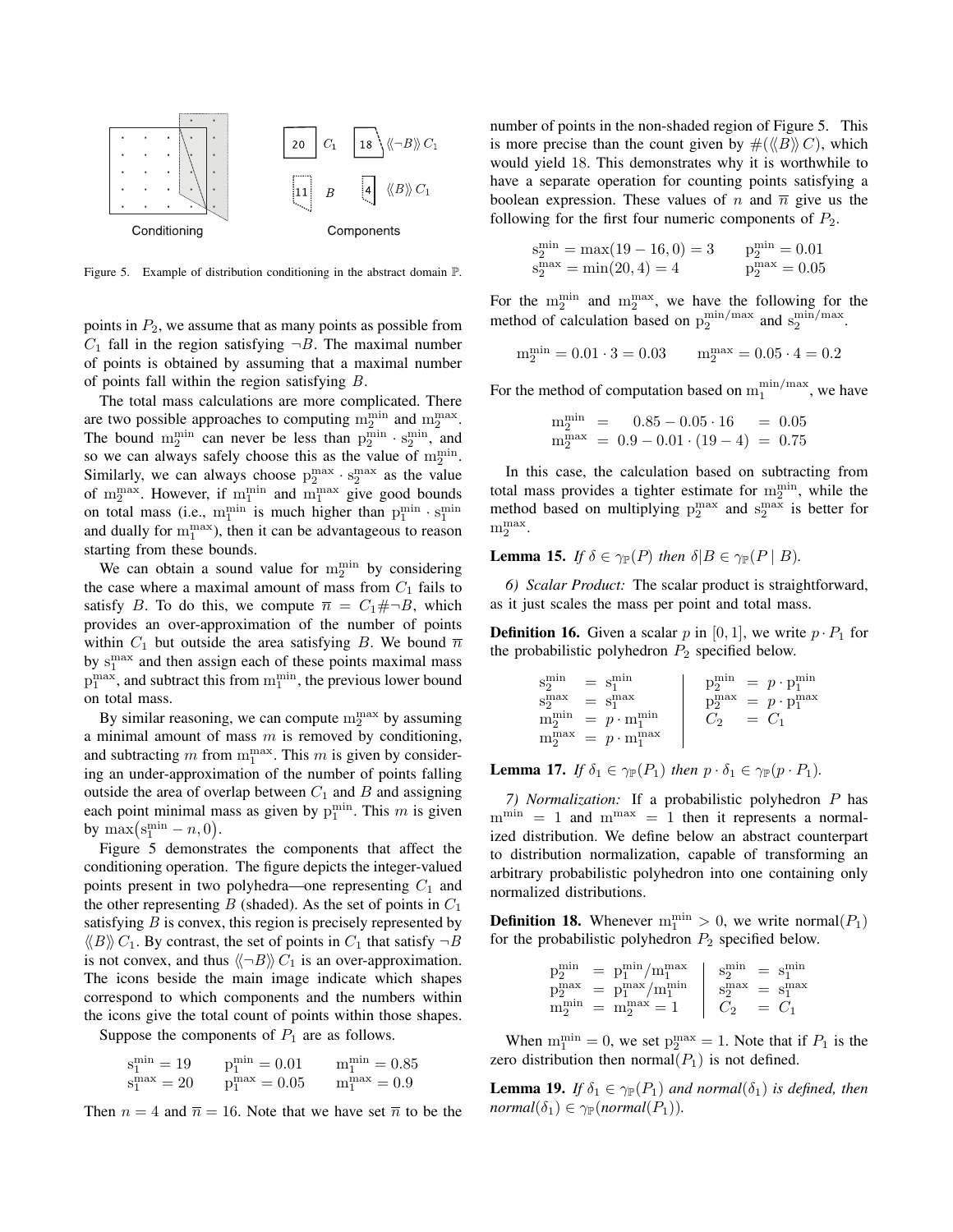#### *D. Policy Evaluation*

Here we show how to implement the threshold test given as Definition 3 using probabilistic polyhedra. To make the definition simpler, let us first introduce a bit of notation.

Notation 20. If  $P$  is a probabilistic polyhedron over variables V, and  $\sigma$  is a state over variables  $V' \subseteq V$ , then  $P | \sigma \stackrel{\text{def}}{=} P | B$  where  $B = \bigwedge_{x \in V'} x = \sigma(x)$ .

**Definition 21.** Given some probabilistic polyhedron  $P_1$  and statement S where  $\langle S \rangle P_1$  terminates, let  $P_2 = \langle S \rangle P_1$  and  $P_3 = P_2 \restriction L$ . If, for every  $\sigma_L \in \gamma_{\mathbb{C}}(C_3)$  with  $\neg \mathit{iszero}(P_2 \mid$  $\sigma_L$ ), we have  $P_4 = \text{normal}((P_2 | \sigma_L) | H)$  with  $p_4^{\max} \leq t$ , then we write  $tsecure<sub>t</sub>(S, P<sub>1</sub>)$ .

The computation of  $P_3$  involves only abstract interpretation and projection, which are computable using the operations defined previously in this section. If we have a small number of outputs (as for the binary outputs considered in our examples), we can enumerate them and check  $\neg$ *iszero*( $P_2 \mid \sigma_L$ ) for each output  $\sigma_L$ . When this holds (that is, the output is feasible), we compute  $P_4$ , which again simply involves the abstract operations defined previously. The final threshold check is then performed by comparing  $p_4^{\text{max}}$  to the probability threshold t.

Now we state the main soundness theorem for abstract interpretation using probabilistic polyhedra. This theorem states that the abstract interpretation just described can be used to soundly determine whether to accept a query.

**Theorem 22.** Let  $\delta$  be an attacker's initial belief. If  $\delta \in$  $\gamma_{\mathbb{P}}(P_1)$  *and tsecure*<sub>t</sub>(S, P<sub>1</sub>), then S is threshold secure for *threshold* t *when evaluated with initial belief* δ*.*

#### VI. POWERSET OF PROBABILISTIC POLYHEDRA

This section presents the  $\mathcal{P}_n(\mathbb{P})$  domain, an extension of the  $P$  domain that abstractly represents a set of distributions as at most  $n$  probabilistic polyhedra, elements of  $\mathbb P$ .

**Definition 23.** A *probabilistic (polyhedral) set*  $\Delta$  is a set of probabilistic polyhedra, or  $\{P_i\}$  with each  $P_i$  over the same variables. We write  $\mathcal{P}_n(\mathbb{P})$  for the domain of probabilistic polyhedral powersets composed of no more than  $n$  probabilistic polyhedra.

Each probabilistic polyhedron  $P$  is interpreted disjunctively: it characterizes one of many possible distributions. The probabilistic polyhedral set is interpreted additively. To define this idea precisely, we first define a lifting of  $+$  to sets of distributions. Let  $D_1, D_2$  be two sets of distributions. We then define addition as follows.

$$
D_1 + D_2 = \{ \delta_1 + \delta_2 \mid \delta_1 \in D_1 \land \delta_2 \in D_2 \}
$$

This operation is commutative and associative and thus we can use  $\sum$  for summations without ambiguity as to order of operations. The concretization function for  $\mathcal{P}_n(\mathbb{P})$  is then defined as:

$$
\gamma_{\mathcal{P}_n(\mathbb{P})}(\Delta) \stackrel{\text{def}}{=} \sum_{P \in \Delta} \gamma_{\mathbb{P}}(P)
$$

We can characterize the condition of  $\Delta$  containing only the zero distribution, written *iszero*( $\Delta$ ), via the condition that all of the member probabilistic polyhedra are zero.

$$
iszero(\Delta) \stackrel{\text{def}}{=} \bigwedge_{P \in \Delta} iszero(P)
$$

## *A. Abstract Semantics for*  $P_n(\mathbb{P})$

With a few exceptions, the abstract implementations of the basic operations for the powerset domain are extensions of operations defined on the base probabilistic polyhedra domain.

**Theorem 24.** For all  $\delta$ ,  $S$ ,  $\Delta$ , if  $\delta \in \gamma_{\mathcal{P}_n(\mathbb{P})}(\Delta)$  and  $\langle\langle S \rangle\rangle$   $\Delta$  *terminates, then*  $\llbracket S \rrbracket \delta$  *terminates and*  $\llbracket S \rrbracket \delta \in$  $\gamma_{\mathcal{P}_n(\mathbb{P})}(\langle\!\langle S \rangle\!\rangle \Delta).$ 

Definition 25. The *powerset simplification* transforms a set containing potentially more than  $n$  elements into one containing no more than n, for  $n > 1$ . The simplest approach involves repeated use of abstract plus in the base domain P.

$$
\lfloor \{P_i\}_{i=1}^m \rfloor_n \stackrel{\text{def}}{=} \left\{ \begin{array}{cc} \{P_i\}_{i=1}^m & \text{if } m \le n \\ \lfloor \{P_i\}_{i=1}^{m-2} \cup \{P_{m-1} + P_m\} \rfloor_n & \text{otherwise} \end{array} \right.
$$

**Lemma 26.**  $\gamma_{\mathcal{P}_n(\mathbb{P})}(\Delta) \subseteq \gamma_{\mathcal{P}_n(\mathbb{P})}(\lfloor \Delta \rfloor_m)$  where  $m \leq n$ .

Note that the order in which individual probabilistic polyhedra are simplified has no effect on soundness but may impact the precision of the resulting abstraction.

Many of the operations and lemmas for the powerset domain are simple liftings of the corresponding operations and lemmas for single probabilistic polyhedra. For these operations (operations 1-5 given below), we simply list the definition.

- *1) Forget:*  $f_y(\Delta) \stackrel{\text{def}}{=} \{f_y(P) \mid P \in \Delta\}$
- 2) Project:  $\Delta \restriction V \stackrel{\text{def}}{=} \{P \restriction V \mid P \in \Delta\}$
- *3)* Conditioning:  $\Delta \mid B \stackrel{\text{def}}{=} \{P \mid B \mid P \in \Delta\}$
- *4*) Assignment:  $\Delta [x \rightarrow E] \stackrel{\text{def}}{=} \{P[x \rightarrow E] \mid P \in \Delta\}$
- *5) Scalar product:*  $p \cdot \Delta \stackrel{\text{def}}{=} \{p \cdot P \mid P \in \Delta\}$

*6) Product:* The product operation is only required for the special uniform statement and only applies to the product of a probabilistic set with a single probabilistic polyhedron.  $\Delta \times P' \stackrel{\text{def}}{=} \{P \times P' \mid P \in \Delta\}$  (where we assume that  $f\nu(\Delta) \cap P' = \emptyset$ ).

*7) Plus:* The abstract plus operation involves simplifying the combined contributions from two sets into one bounded set:  $\Delta_1 + \Delta_2 \stackrel{\text{def}}{=} [\Delta_1 \cup \Delta_2]_n$ , whenever  $\neg \text{iszero}(\Delta_1)$  and  $\neg i \text{zero}(\Delta_2)$ . Alternatively, if  $\text{iszero}(\Delta_1)$  (or  $\text{iszero}(\Delta_2)$ ) then  $\Delta_1 + \Delta_2$  is defined to be identical to  $\Delta_2$  (or  $\Delta_1$ ).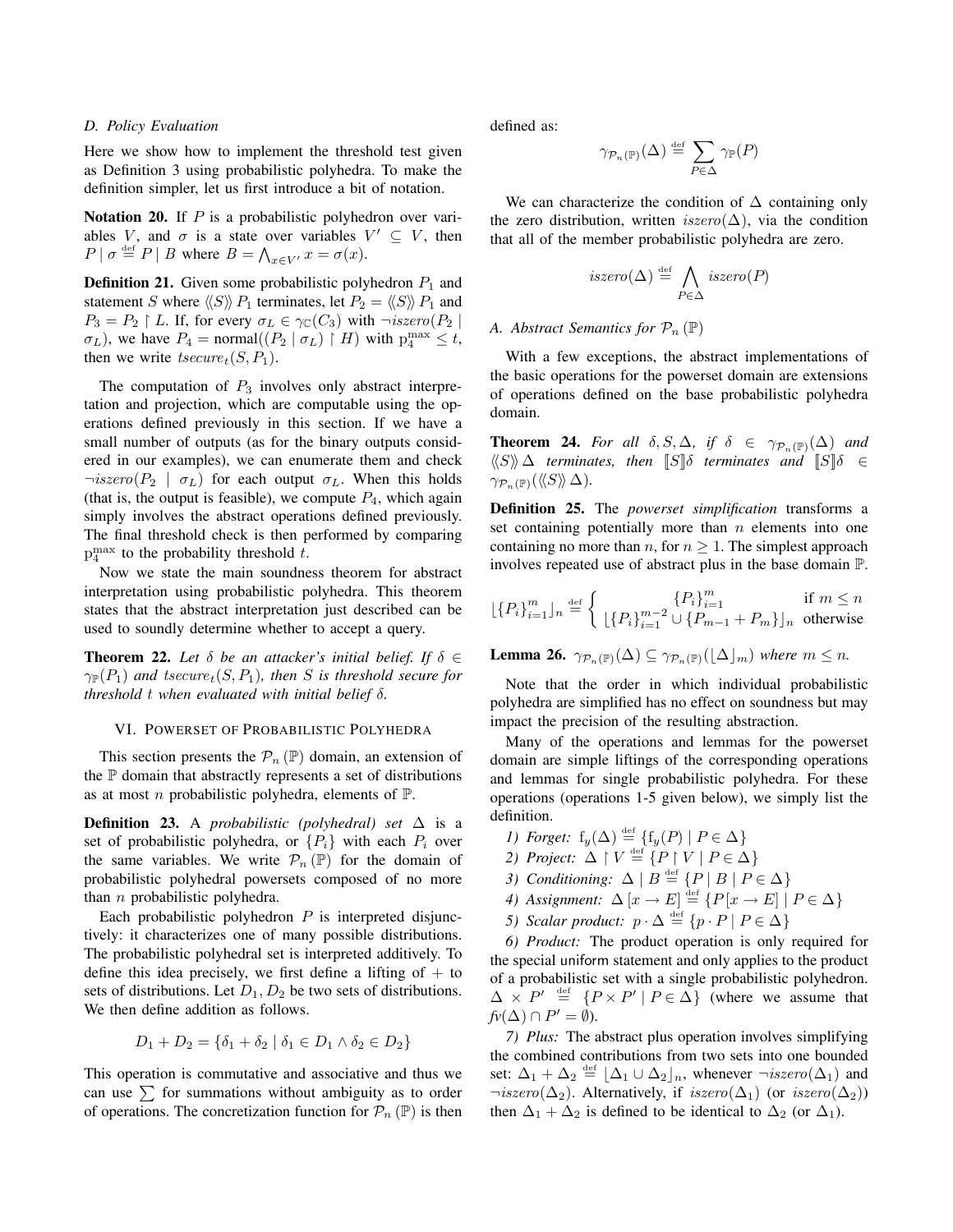*8) Normalization:* Since in the  $\mathcal{P}_n(\mathbb{P})$  domain, the over(under) approximation of the total mass is not contained in any single probabilistic polyhedron, the normalization must scale each component of a set by the overall total. The minimum (maximum) mass of a probabilistic polyhedra set  $\Delta = \{P_1, \ldots, P_n\}$  is defined as follows.

$$
\mathbf{M}^{\min}(\Delta) \stackrel{\text{def}}{=} \sum_{i=1}^{n} \mathbf{m}^{\min}_{i} \quad | \quad \mathbf{M}^{\max}(\Delta) \stackrel{\text{def}}{=} \sum_{i=1}^{n} \mathbf{m}^{\max}_{i}
$$

**Definition 27.** The scaling of a probabilistic polyhedra  $P_1$ by minimal total mass  $m$  and maximal total mass  $\overline{m}$ , written normal $(P)(m, \overline{m})$  is the probabilistic polyhedron  $P_2$  defined as follows whenever  $m > 0$ .

$$
p_2^{\min} = p_1^{\min}/\overline{m}
$$
  
\n
$$
p_2^{\max} = p_1^{\max}/\underline{m}
$$
  
\n
$$
m_2^{\min} = m_1^{\min}/\overline{m}
$$
  
\n
$$
p_2^{\max} = s_1^{\min}
$$
  
\n
$$
C_2 = C_1
$$
  
\n
$$
m_2^{\max} = m_1^{\max}/\underline{m}
$$

Whenever  $m = 0$  the resulting  $P_2$  is defined as above but with  $p_2^{\text{max}} = 1$  and  $m_2^{\text{max}} = 1$ .

Normalizing a set of probabilistic polyhedra can be defined as follows

$$
\text{normal}(\Delta) \stackrel{\text{def}}{=} \{ \text{normal}(P)(M^{\min}(\Delta), M^{\max}(\Delta)) \mid P \in \Delta \}
$$

## *B. Policy Evaluation*

Determining the bound on the probability of any state represented by a single probabilistic polyhedron is as simple as checking the p<sup>max</sup> value in the normalized version of the probabilistic polyhedron. In the domain of probabilistic polyhedron sets, however, the situation is more complex, as polyhedra may overlap and thus a state's probability could involve multiple probabilistic polyhedra. A simple estimate of the bound can be computed by abstractly adding all the probabilistic polyhedra in the set, and using the  $p^{max}$ value of the result. This is the approach we adopt in the implementation.

**Lemma 28.** *If*  $\delta \in \gamma_{\mathcal{P}_n(\mathbb{P})}(\Delta)$  *and*  $P_1 = \sum_{P \in \Delta} P$  *then*  $\max_{\sigma} \delta(\sigma) \leq p_1^{\max}.$ 

Notation 29. If  $\Delta$  is a probabilistic polyhedron set over variables V, and  $\sigma$  is a state over variables  $V' \subseteq V$ , then  $\Delta \mid \sigma \stackrel{\text{def}}{=} \Delta \mid B$  where  $B = \bigwedge_{x \in V'} x = \sigma(x)$ .

**Definition 30.** Given some probabilistic polyhedron  $\Delta_1$  and statement S where  $\langle S \rangle \rangle \Delta_1$  terminates, let  $\Delta_2 = \langle S \rangle \rangle \Delta_1$ and  $\Delta_3 = \Delta_2 \restriction L = \{P'_i\}$ . If for every  $\sigma_L \in \gamma_{\mathcal{P}(\mathbb{C})}(\{C'_i\})$ with  $\neg \text{iszero}(\Delta_2 \mid \sigma_L)$  we have  $\Delta_4 = \text{normal}((\Delta_2 \mid \sigma_L) \upharpoonright$ H) and  $P_4 = \sum_{P \in \Delta_4} P$  such that  $p_4^{\max} \le t$ , then we write  $tsecure_t(S, \Delta_1).$ 

Below we state the main soundness theorem for abstract interpretation using probabilistic polyhedron sets. This theorem states that the abstract interpretation just described can be used to soundly determine whether to accept a query.



Figure 6. Query evaluation comparison

**Theorem 31.** Let  $\delta$  be an attacker's initial belief. If  $\delta \in$  $\gamma_{\mathcal{P}_n(\mathbb{P})}(\Delta)$  *and tsecure*<sub>t</sub>(S,  $\Delta$ )*, then* S *is threshold secure for threshold* t *when evaluated with initial belief* δ*.*

#### VII. IMPLEMENTATION AND EXPERIMENTS

We have implemented an interpreter for the core language based on the probabilistic polyhedra powerset domain. The base manipulations of polyhedra are done using the Parma Polyhedra Library [17]. Size calculations are done using the LattE lattice point counter [18]. LattE is also used for the integer linear programming problem involved in the abstract forget operation. The interpreter itself is written in OCaml.

We used our implementation to vet the query given in Example 1 (Section II) and compared its performance to an implementation based on Probabilistic Scheme [11], which is capable of sound probability estimation after partial enumeration.

Figure 6(a) illustrates the result when run on 2.5 GHz Intel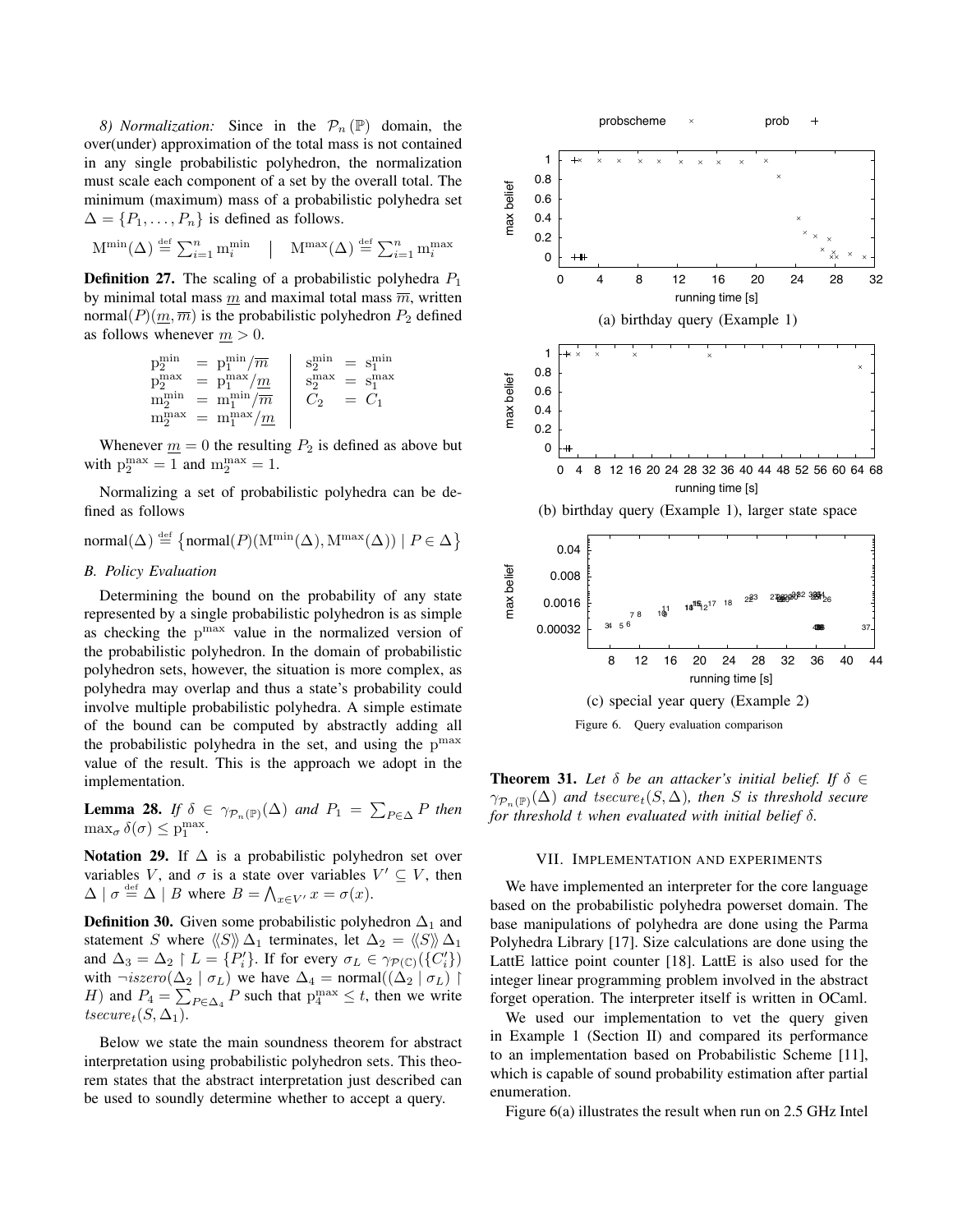Core 2 Duo MacBook Pro, using OS X v10.5.8 with 4 GB of RAM. Each  $\times$  plots Probscheme's maximum probability value (the y axis)—that is, the probability it assigns to the most likely secret state—when given a varying amount of time for sampling (the x axis). We can see the precision improves steadily until it reaches the exact value of 1/259 at around 30 seconds. Each  $+$  plots our implementation's maximum probability value when given an increasing number of probabilistic polyhedra; with a polyhedral bound of 2 (or more), we obtain the exact value in less than 3 seconds. The advantage of our approach is more evident in Figure  $6(b)$  where we use the same program but allow *byear* to span 1910 to 2010 rather than 1956 to 1992. In this case ProbScheme makes little progress even after a minute, and eventually runs out of memory. Our approach, however, is unaffected by this larger state space and produces the exact maximum belief after around 3 seconds when using only 2 probabilistic polyhedra.

Figure 6(c) shows the result of our implementation assessing the special query (Example 2) with initial belief matching that following the first birthday query. Each plotted point is the number of polyhedra allowed. The result demonstrates that more complex queries, specifically ones with many disjunctions in their conditionals, not only slow our approach, but also reduce the precision of the maximum probability value. The example requires 36 polyhedra for exact calculations though as little as 3 produce probabilities near exact. The precision worsens as the number of polyhedra is increased until 36 are allowed. We conjecture this is due to an overly simple means of deciding which polyhedra to merge when performing abstract simplification; we plan to investigate this issue in future work.

### VIII. DISCUSSION AND RELATED WORK

Prior work aimed at controlling access to users' private data has focused on access control policies. For example, Persona [6] users can store personal data on distributed storage servers that use attribute-based encryption; only those parties that have the attribute keys for particular data items may see them. Our approach relaxes the access control model to offer more fine-grained information release policies by directly modeling an attacker's belief.

Others have considered how an adversary's knowledge of private data might be informed by a program's output. Clark, Hunt, and Malacaria [28] define a static analysis that bounds the secret information a straight-line program can leak in terms of equivalence relations between the inputs and outputs. Backes et al. [21] automate the synthesis of such equivalence relations and quantify leakage by computing the exact size of equivalence classes. Köpf and Rybalchenko [22] extend this approach, improving its scalability by using sampling to identify equivalence classes and using under- and over-approximation to obtain bounds on their size. Mu and Clark [29] present a similar analysis that uses over-approximation only. In all cases, the inferred equivalence classes can be used to compute entropy-based metrics of information leakage.

We differ from this work in two main ways. First, we implement a different security criterion. The most closely related metric is *vulnerability* V as proposed by Smith [20], which can be defined using our notation as follows:<sup>2</sup>

**Definition 32.** Let  $\delta' = \llbracket S \rrbracket \delta$ , where  $\delta$  is the model of the querier's initial belief, and let  $\overline{\delta_X} \stackrel{\text{def}}{=} \text{normal}(\delta \restriction X)$ . Then query S is *vulnerability threshold secure* iff for

$$
V = \sum_{\sigma_L \in support(\delta_L')} \overline{\delta_L'}(\sigma_L) \cdot \max_{\sigma_H \in \textbf{State}_H} \overline{(\delta'|\sigma_L)_H}(\sigma_H)
$$

we have  $V \leq t$  for some threshold t.

The above definition is an *expectation* over all possible outputs  $\sigma_L$ , so unlikely outputs have less influence. Our notion of threshold security (Definition 3) is stronger because it considers each output individually: if *any* output, however unlikely, would increase knowledge beyond the threshold, the query would be rejected. For example, recall the query from Example 1 where the secret data *bday* is (assumed by the querier to be) uniformly distributed; call this query  $Q_1$ . According to Definition 32, the minimum acceptable threshold  $t \geq V = 2/365 \approx 0.005$ , whereas according to Definition 3, the minimum threshold is  $t > 1/7 \approx 0.143$ which corresponds the equivalence class  $260 \leq bday < 267$ .

The other main difference is that we keep an on-line model of knowledge according to prior, actual query results, which increases our precision. To see the benefit consider performing query  $Q_1$  followed by a query  $Q_2$  which uses the code from Example 1 but has  $today = 265$ . With our system and  $bday = 270$  the answer to  $Q_1$  is False and with the revised belief the query  $Q_2$  will be accepted as below threshold  $t_d = 0.2$ . If instead we had to model this pair of queries statically they would be rejected because (under the assumption of uniformity) the pair of outputs True, True is possible and implies  $bday \in \{265, 266\}$  which would require  $t_d \geq 0.5$ . Our approach also inherits from the belief-based approach the ability to model a querier who is misinformed or incorrect, which can arise following the result of a probabilistic query (more on this below) or because of a change to the secret data between queries [9]. On the other hand, these advantages of our approach come at the cost of maintaining on-line belief models.

Our proposed abstract domains  $\mathbb P$  and  $\mathcal P_n(\mathbb P)$  are useful beyond the application of belief-based threshold security; e.g., they could be used to model uncertainty off-line (as in the above work) rather than beliefs on-line, with the advantage that they are not limited to uniform distributions (as required by [21], [22]). Prior work on probabilistic abstract interpretation is insufficient for this purpose. For

<sup>&</sup>lt;sup>2</sup>Smith actually proposes *min entropy*, which is  $-\log V$ .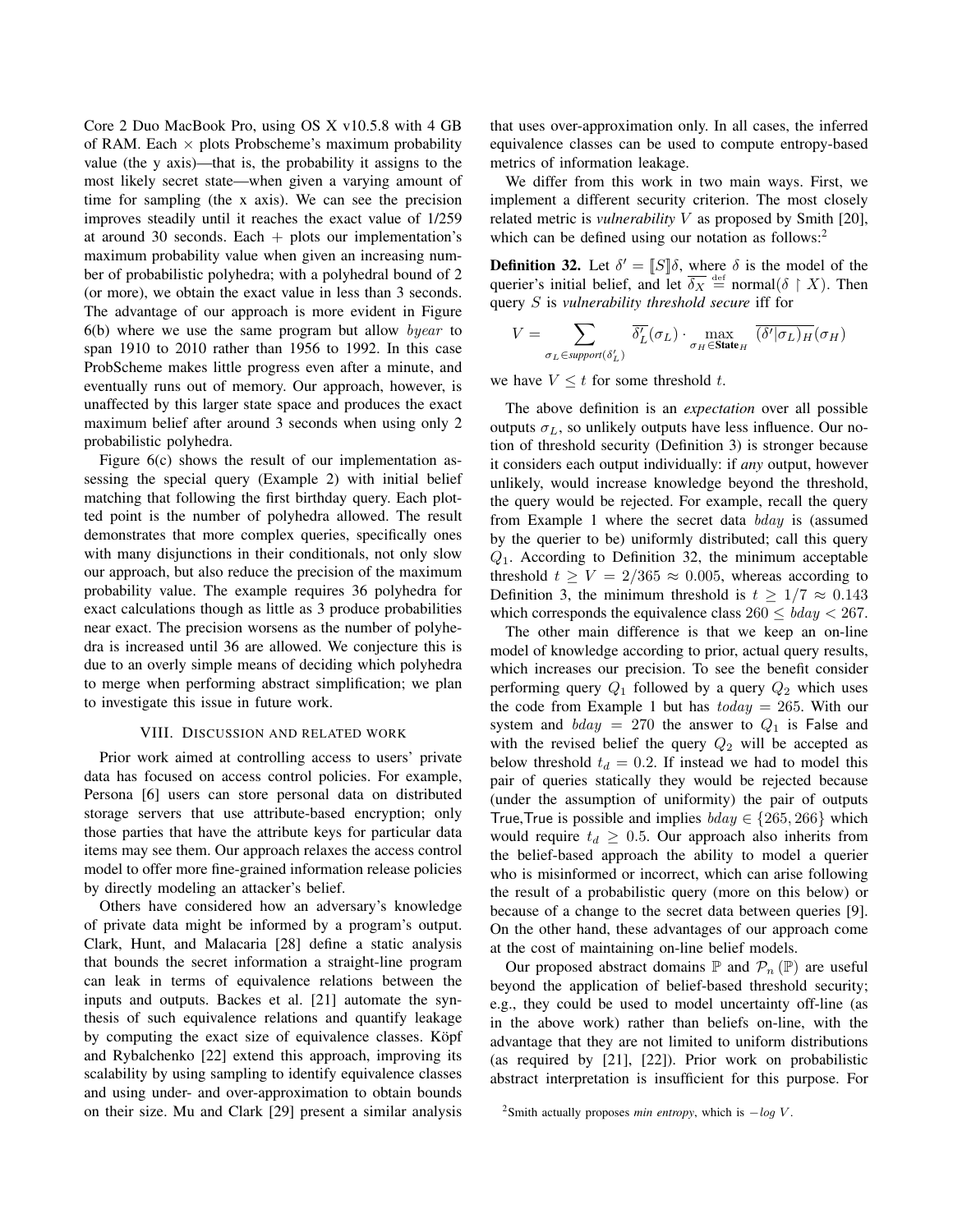example, Monniaux [30] gives an abstract interpretation for probabilistic programs based on over-approximating probabilities. That work contains no treatment of distribution conditioning and normalization, which are crucial for belief-based information flow analysis. The use of underapproximations, needed to soundly handle conditioning and normalization, is unique to our approach.

McCamant and Ernst's FLOWCHECK tool [19] measures the information released by a particular execution. However, it measures information release in terms of *channel capacity*, rather than remaining uncertainty which is more appropriate for our setting. For example, FLOWCHECK would report a query that tries to guess a user's birthday leaks one bit regardless of whether the guess was successful, whereas the belief-based model (and the other models mentioned above) would consider a failing guess to convey very little information (much less than a bit), and a successful guess conveying quite a lot (much more than a bit).

To avoid reasoning directly about an adversary's knowledge, Dwork and colleagues proposed *differential privacy* [24]: a differentially private query over a database of individuals' records is a randomized function that produces roughly the same answer whether a particular individual's data is in the database or not. Thus, if the database curator is trustworthy, there is little reason for an individual to not supply his data. However, we prefer users to control access to their data as they like, rather than have to trust a curator.

In any case, it is difficult to see how to effectively adapt differential privacy, which was conceived for queries over many records, to queries over an individual's record, as in our setting. To see why, consider the birthday query from Example 1. Bob's birthday being/not being in the query range influences the output of the query only by 1 (assuming yes/no is 1/0). One could add an appropriate amount of (Laplacian) noise to the query answer to hide what the true answer was and make the query differentially private. However, this noise would be so large compared to the original range  $\{0, 1\}$  that the query becomes essentially useless the user would be receiving a birthday announcement most days.<sup>3</sup> By contrast, our approach permits answering queries exactly if the release of information is below the threshold. Moreover, there is no limit on the number of queries as long the information release remains bounded; differential privacy, in general, must impose an artificial limit (termed the *privacy budget*) because it does not reason about the information released.

Nevertheless, differential privacy is appealing, and it would be fruitful to consider how to apply its best attributes to our setting. Rastogi and Suciu [23] propose a property called *adversarial privacy* that suggests a way forward. Like our approach, adversarial privacy is defined in terms of a change in attacker knowledge. Roughly: a query's output on any database may increase an attacker's a priori belief  $\delta(\sigma)$  about any state  $\sigma$  by at most  $\epsilon$  for all  $\delta \in D$  for some  $D \in \mathcal{P}$  (**Dist**). Rastogi and Suciu show that, for a certain class D, adversarial privacy and differential privacy are equivalent, and by relaxing the choice of  $D$  one can smoothly trade off utility for privacy. We can take the reverse tack: by modeling a (larger) set of beliefs we can favor privacy over utility. Our abstractions  $\mathbb P$  and  $\mathcal P_n(\mathbb P)$ already model sets of distributions, rather than a single distribution, so it remains interesting future work to exploit this representation toward increasing privacy.

Another important open question for our work is means to handle collusion. Following our motivating example in the Introduction, the user's privacy would be thwarted if he shared only his birth day with querier  $X$  and only his birth year with  $Y$  but then  $X$  and  $Y$  shared their information. A simple approach to preventing this would be to model adversary knowledge globally, effectively assuming that all queriers share their query results; doing so would prevent either  $X$ 's or  $Y$ 's query (whichever was last). This approach is akin to having a global privacy budget in differential privacy and, as there, obviously harms utility. Dealing with collusion is more problematic when using probabilistic queries, e.g., Example 2. This is because highly improbable results make a querier more uncertain, so combining querier knowledge can misrepresent individual queriers' beliefs. Roughly speaking, querier X could perform a query  $Q$  that misinforms the modeled global belief, but since querier  $Y$ 's actual belief is not changed by the result of  $Q$  (since he did not actually see its result), he could submit  $Q'$  and learn more than allowed by the threshold. Disallowing probabilistic queries solves this problem but harms expressiveness. Another option is to more actively track a set of beliefs, as hinted at above.

# IX. CONCLUSION

This paper has explored the idea of *knowledge-based security policies*: given a query over some secret data, that query should only be answered if doing so will not increase the querier's knowledge above a fixed threshold. We enforce knowledge-based policies by explicitly tracking a model of a querier's belief about secret data, represented as a probability distribution, and we deny any query that could increase knowledge above the threshold. Our denial criterion is independent of the actual secret, so denial does not leak information. We implement query analysis and belief tracking via abstract interpretation using novel domains of *probabilistic polyhedra* and *powersets of probabilistic polyhedra*. Compared to typical approaches to implementing belief revision, our implementation using this domain is more efficient and scales better.

*Acknowledgments:* The authors are grateful to Jeff Foster, Nataliya Guts, the anonymous referees, and especially Boris Köpf for their helpful comments on drafts of this paper.

<sup>&</sup>lt;sup>3</sup>By our calculations, with privacy parameter  $\epsilon = 0.1$  recommended by Dwork [24], the probability the query returns the correct result is approximately 0.5249.